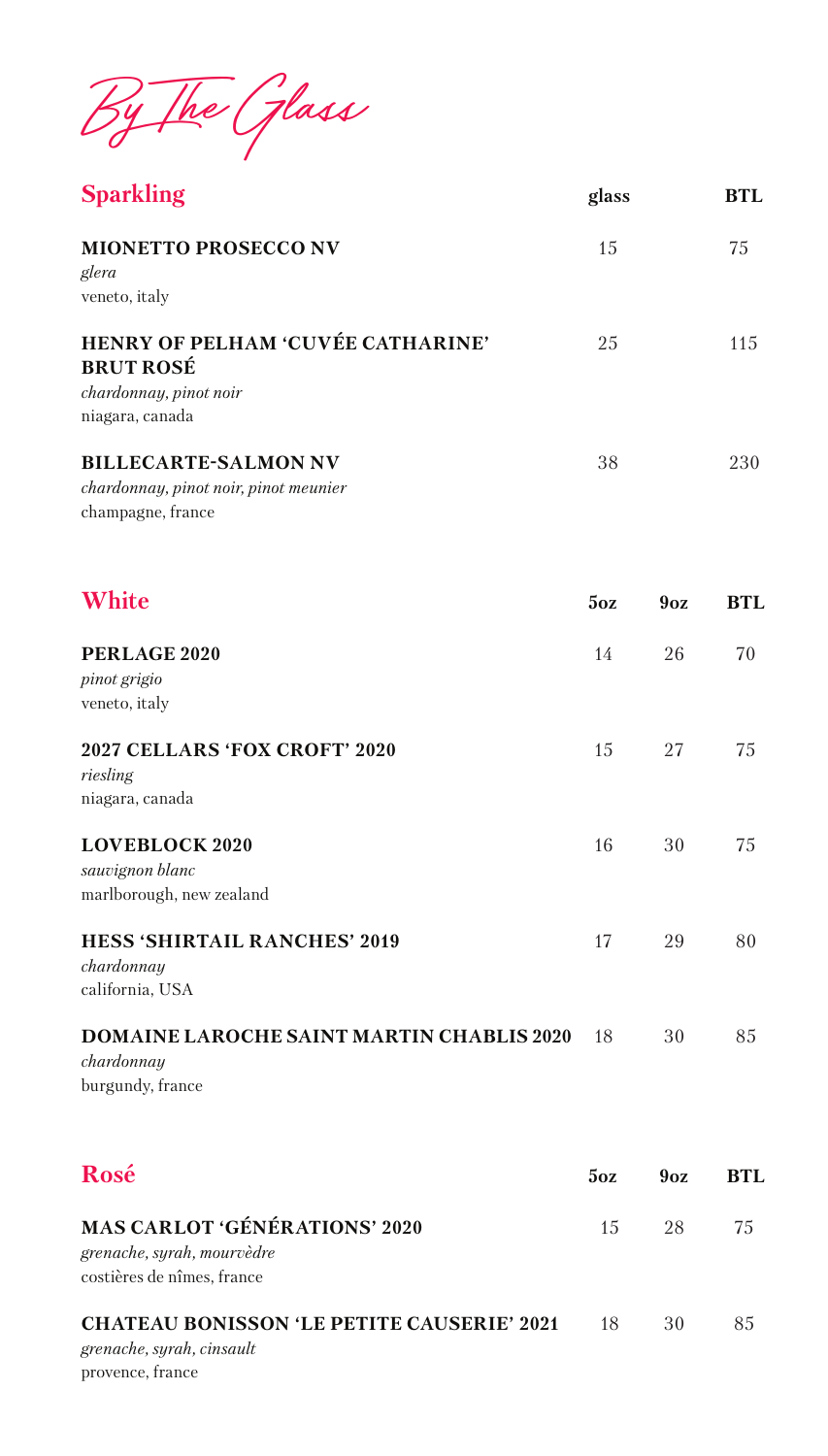By The Glass

| Red                                                                                                                        | 50z | 9oz | <b>BTL</b> |
|----------------------------------------------------------------------------------------------------------------------------|-----|-----|------------|
| <b>MAISON VENTENAC 'EVE' 2019</b><br>syrah                                                                                 | 14  | 26  | 65         |
| languedoc roussillon, france                                                                                               |     |     |            |
| DOMAINE DE LA FEMME ALLONGÉE<br>'CUVÉE CAMPRIGOU' 2020<br>grenache, syrah, carignan<br>st. chinian, languedoc, france      | 14  | 26  | 70         |
| <b>NIEPORT DIALOGO TINTO 2019</b><br>touriga franca, touriga nacional, tinta roriz<br>douro, portugal                      | 14  | 26  | 70         |
| <b>VIGNERONS DE BEL-AIR BOURGOGNE 2019</b><br>pinot noir<br>burgundy, france                                               | 17  | 31  | 85         |
| <b>HESS 'SHIRTAIL RANCHES' 2018</b><br>cabernet sauvignon<br>california, USA                                               | 19  | 34  | 90         |
| <b>Aperitifs &amp; Digestifs</b>                                                                                           | 2oz |     |            |
| <b>CASA MARIOL VERMUT NEGRE</b><br>macabeo<br>catalunya, spain                                                             | 9   |     |            |
| <b>BARBADILLO SOLEAR MANZANILLA SHERRY</b><br>palomino<br>andaloucia, spain                                                | 8   |     |            |
| <b>GRAHAM'S LATE BOTTLED VINTAGE PORT 2015</b><br>tinta francisca, touriga nacional, tinta roriz<br>douro valley, portugal | 11  |     |            |
| <b>GRAHAM'S 10YR TAWNY PORT</b><br>touriga nacional, tinta roriz<br>douro valley, portugal                                 | 14  |     |            |
| <b>CHATEAU LARIBOTTE 2018</b><br>semillon, sauvignon blanc, muscadelle<br>sauternes, france                                | 16  |     |            |
| <b>GRAHAM'S 20YR TAWNY PORT</b><br>touriga nacional, tinta roriz<br>douro valley, portugal                                 | 19  |     |            |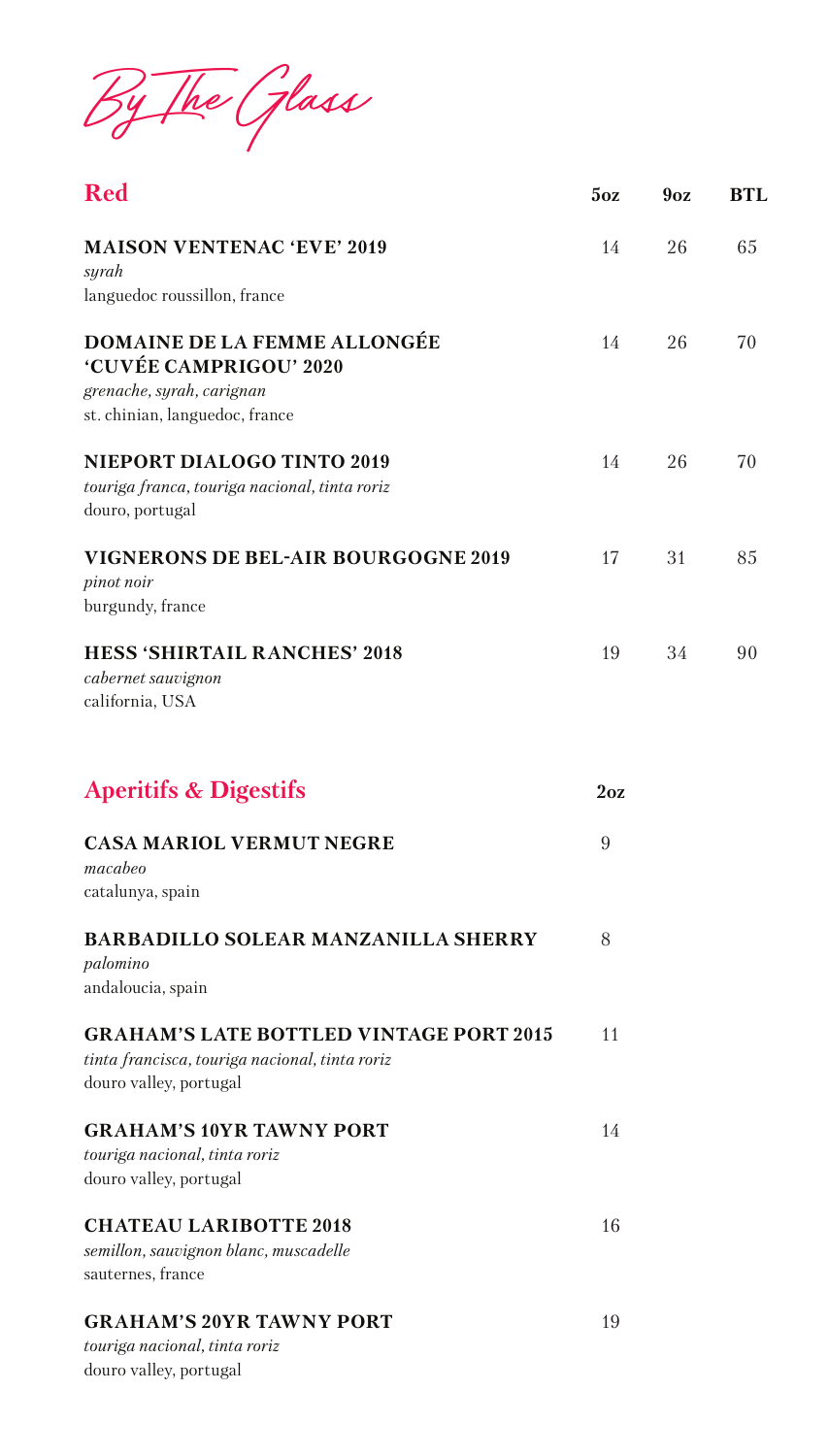Bubbles By The Bottle

| <b>Sparkling &amp; Champagne</b>                                                                                | <b>BTL</b> |
|-----------------------------------------------------------------------------------------------------------------|------------|
| <b>MIONETTO PROSECCO NV</b><br>glera<br>veneto, italy                                                           | 75         |
| DOMAINE BAUD CRÉMANT DE JURA NV<br>chardonnay<br>jura, france                                                   | 85         |
| <b>AGUSTI TORELLO MATA CAVA BRUT RESERVA 2018</b><br>macabeo, xarel-lo, parellada<br>penedès, spain             | 90         |
| <b>VINCENT CAILLÉ 'X BULLES' NV</b><br>melon de bourgogne<br>loire, france                                      | 95         |
| HENRY OF PELHAM 'CUVÉE CATHARINE' BRUT ROSÉ NV<br>chardonnay, pinot noir<br>niagara, canada                     | 115        |
| <b>TARLANT BRUT NV</b><br>chardonnay, pinot noir, pinot meunier<br>champagne, france                            | 125        |
| PERRIER-JOUËT NV<br>chardonnay, pinot noir, pinot meunier<br>champagne, france                                  | 175        |
| <b>GASTON CHIQUET BLANC DE BLANC D'AŸ BRUT GRAND CRU NV 195</b><br>chardonnay<br>champagne, france              |            |
| <b>BRUNO PAILLARD PREMIÈR CUVÉE EXTRA BRUT NV</b><br>chardonnay, pinot noir, pinot meunier<br>champagne, france | 210        |
| <b>BILLECART-SALMON NV</b><br>chardonnay, pinot noir, pinot meunier<br>champagne, france                        | 230        |
| LAURENT-PERRIER BRUT ROSÉ NV<br>pinot noir<br>champagne, france                                                 | 250        |
| BILLECARTE-SALMON BRUT ROSÉ NV<br>chardonnay, pinot noir, pinot meunier<br>champagne, france                    | 315        |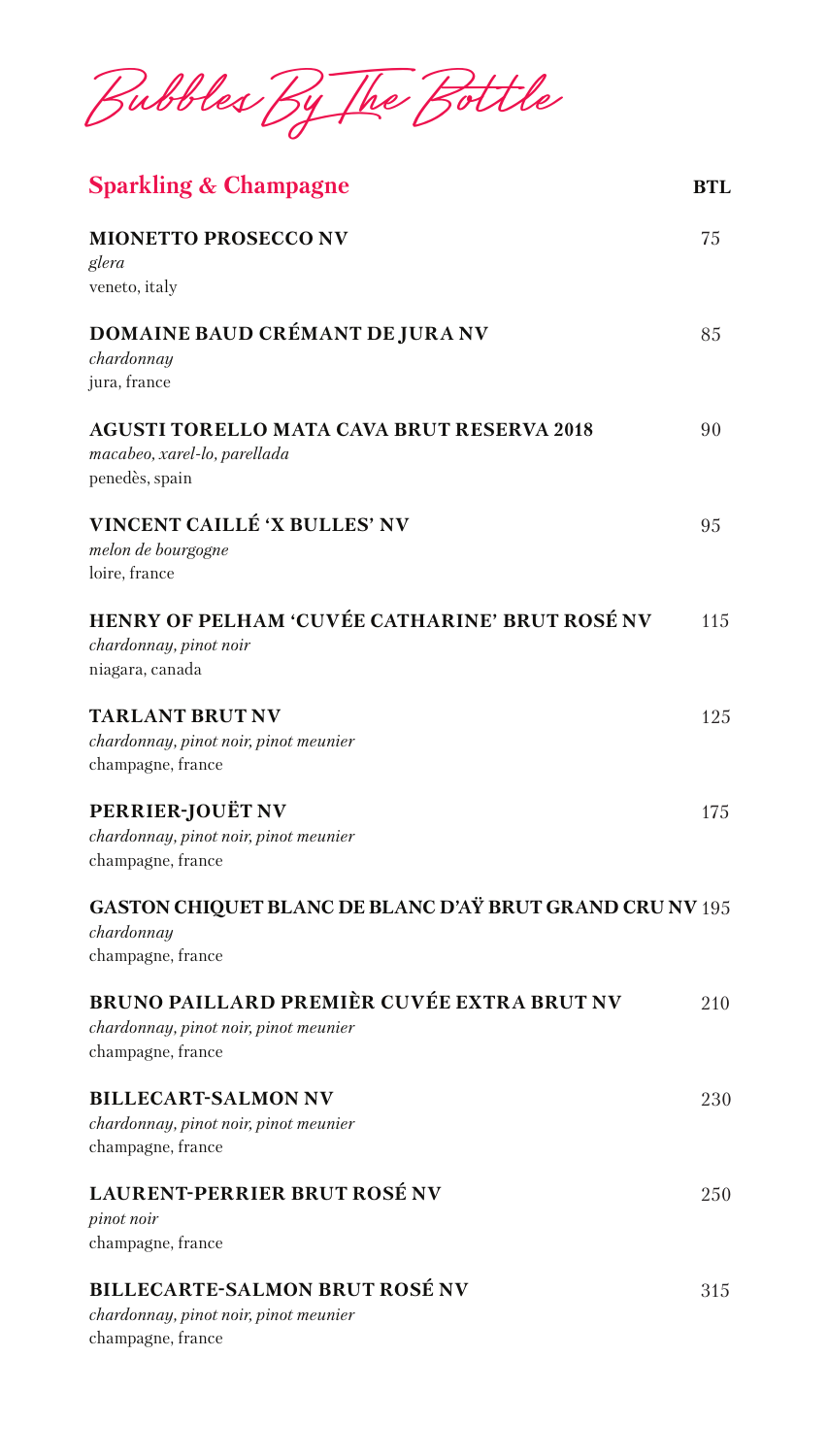BubblesBy The Bottle

| <b>Sparkling &amp; Champagne</b>          | BTL  |
|-------------------------------------------|------|
| <b>DELAMOTTE BLANC DE BLANC 2012</b>      | 325  |
| chardonnay                                |      |
| champagne, france                         |      |
| <b>DOM PERIGNON 2010</b>                  | 595  |
| chardonnay, pinot noir                    |      |
| champagne, france                         |      |
| <b>LOUIS ROEDERER 'CRISTAL' 2012</b>      | 725  |
| chardonnay, pinot noir                    |      |
| champagne, france                         |      |
| <b>LOUIS ROEDERER 'CRISTAL' ROSÉ 2012</b> | 1500 |
| chardonnay, pinot noir                    |      |
| champagne, france                         |      |

White By The Bottle

**ROBERT WIELE 2020**  *pinot blanc* rheinhessen, germany **LE PARADOU 'ACCENT & NUANCES' 2020**  *viognier* rhône valley, france **FOURTH WALL 2019**  *pinot gris* niagara, canada **PERLAGE 2020** *pinot grigio* veneto, italy **CAVE SPRING 'ADAM STEPS' 2018**  *riesling* beamsville bench, niagara, canada **TENUTE ORESTIADI 2020**  *catarratto* sicily, italy **2027 CELLARS 'FOX CROFT' 2020**  65 65 70 70 70 70 75

*riesling* niagara, canada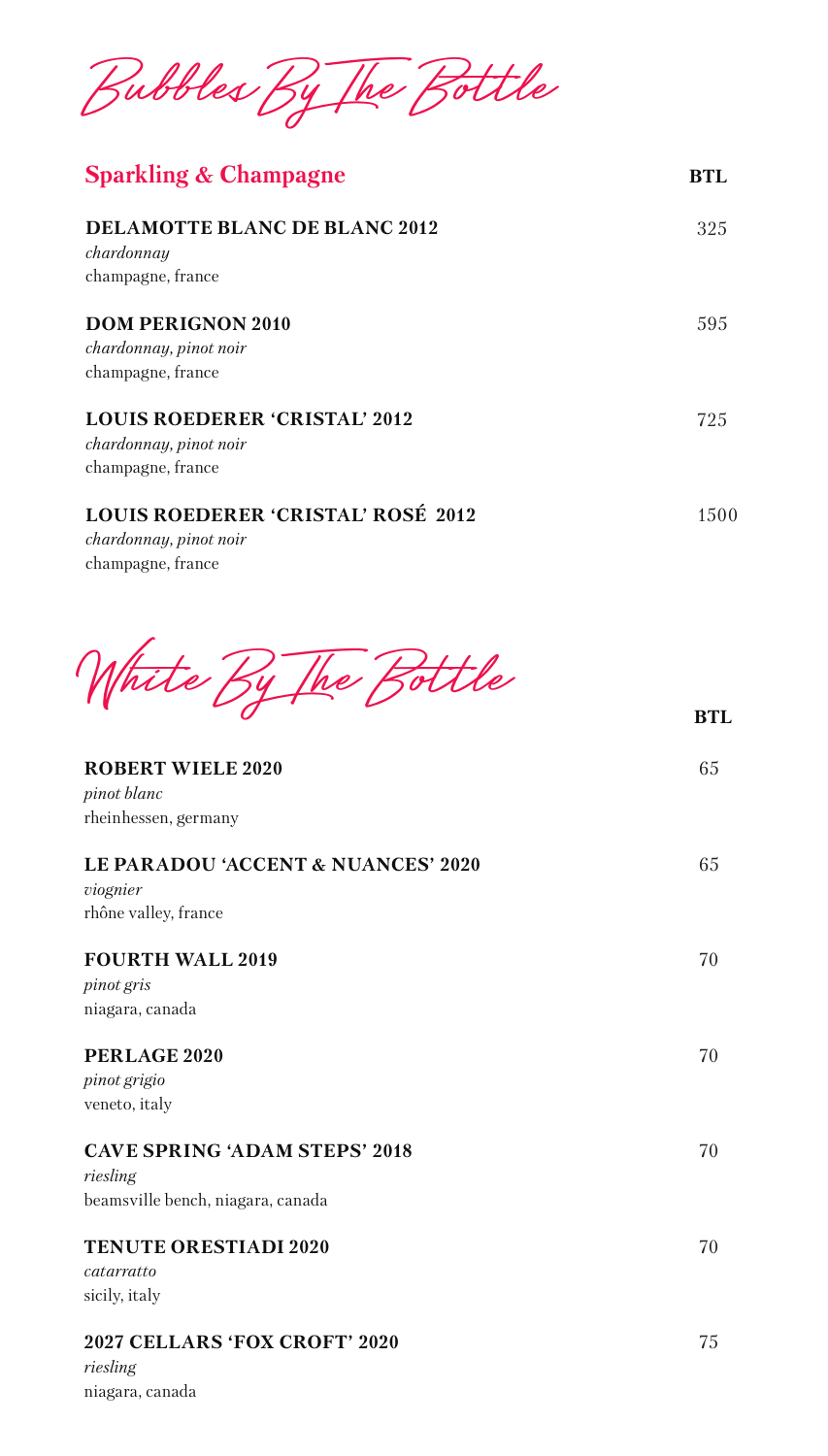| <b>LOVEBLOCK 2020</b><br>sauvignon blanc<br>marlborough, new zealand                | 75  |
|-------------------------------------------------------------------------------------|-----|
| <b>TESSARI GRISELA SOAVE CLASSICO 2019</b><br>garganega<br>veneto, italy            | 75  |
| <b>BONNET-HUTEAU MUSCADET SUR LIE 2020</b><br>melon de bourgogne<br>loire, france   | 75  |
| <b>LIONNEL GOSSEAUME 'LES SAUTERELLES' 2020</b><br>sauvignon blanc<br>loire, france | 80  |
| <b>HESS 'SHIRTAIL RANCHES' 2019</b><br>chardonnay<br>california, USA                | 80  |
| <b>DOMAINE LAROCHE SAINT MARTIN CHABLIS 2020</b><br>chardonnay<br>burgundy, france  | 85  |
| DIWALD 'VOM LÖSS' 2019<br>gruner veltliner<br>wagram, austria                       | 85  |
| <b>VALDONICA 'MERSINO' 2019</b><br>vermentino<br>mareema, italy                     | 87  |
| <b>POSSENTE 2019</b><br>grillo<br>sicily, italy                                     | 90  |
| LE FIEF NOIR 'L'ECHAPÉE' 2020<br>chenin blanc<br>loire, france                      | 95  |
| <b>DOMODIMONTI 'CRESTE ANTICHE' 2019</b><br>pecorino<br>marche, italy               | 95  |
| <b>VADIO BRANCA 2019</b><br>cercial, bical<br>bairrada, portugal                    | 105 |
| <b>MAUPERTHUIS CHABLIS 2019</b><br>chardonnay<br>burgundy, france                   | 105 |
| <b>GRANBAZAN 'AMBAR' 2019</b><br>albariño<br>riax baixas, spain                     | 110 |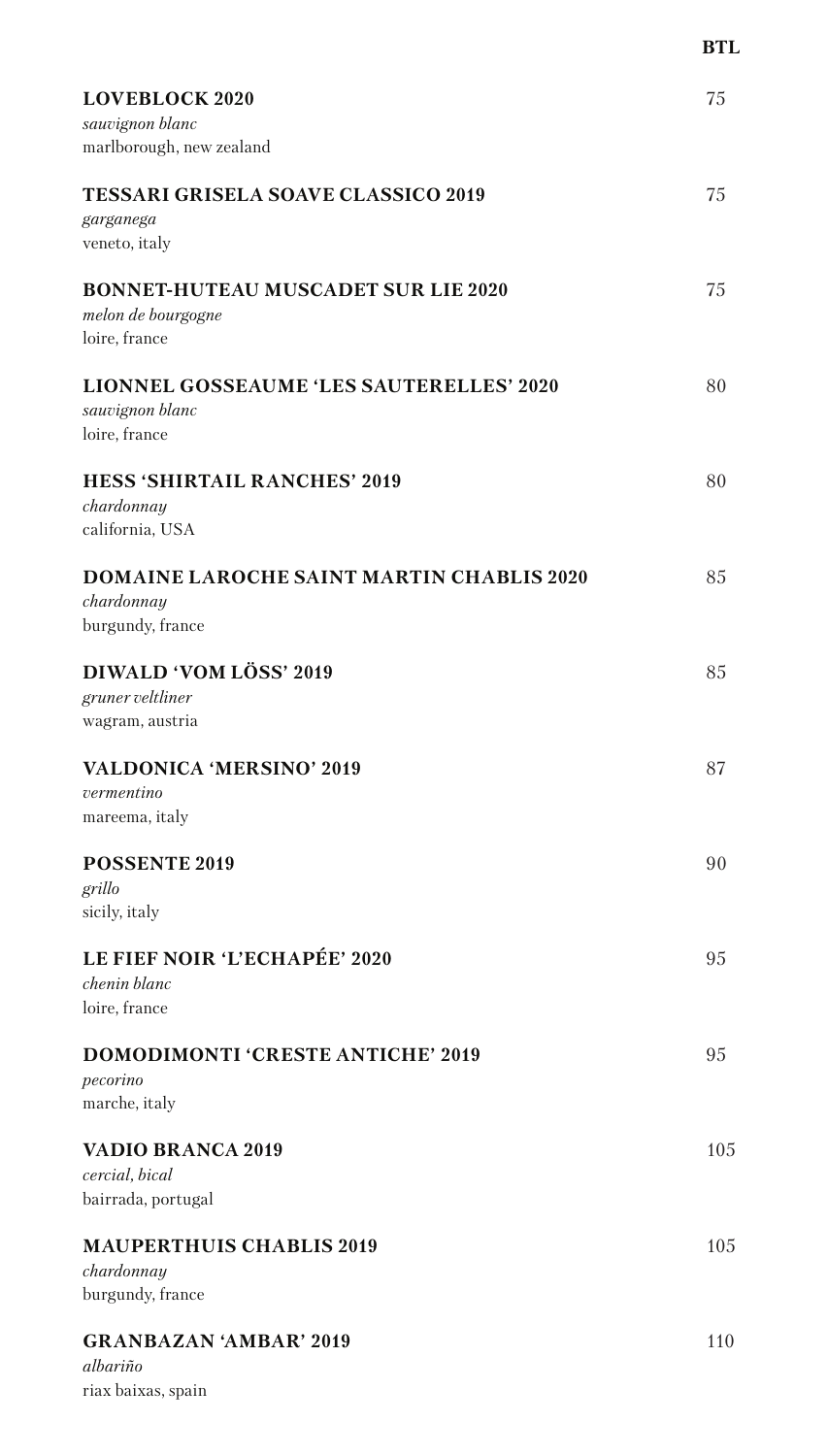White By The Bottle

**ELK COVE 2020** *pinot gris* willamette, oregon, USA **PASCAL JOLIVET 'LES CAILLOTTES' SANCERRE 2020**  *sauvignon blanc* loire, france **OLIVIER LEFLAIVE 'LES SÉTILLES' BOURGOGNE BLANC 2019**  *chardonnay* burgundy, france **DOMAINE DU CLOS SALOMON 'LE CLOU' 2018**  *chardonnay* burgundy, france **PETER LAUER 'NO.2' 2020**  *riesling* mosel, germany **SILVER OAK 'TWOMEY' 2019**  *sauvignon blanc* napa valley, california, USA **DOMAINE HUET 'LE HAUTLIEU' SEC 2019**  *chenin blanc* loire, france **BRET BROTHERS MACON VILLAGES 2020**  *chardonnay* burgundy, france **FEL 2018** *chardonnay* sonoma, california, USA **ELENI ET EDOUARD VOCORET CHABLIS 'BAS DE CHAPELOT' 2019** *chardonnay* burgundy, france **CLOS DU MOULIN AUX MOINES BOURGOGNE BLANC 2018**  *chardonnay* burgundy, france **LIS NERIS 'GRIS' 2018**  115 120 125 135 140 140 145 145 145 150 155 165

*pinot grigio* friuli, italy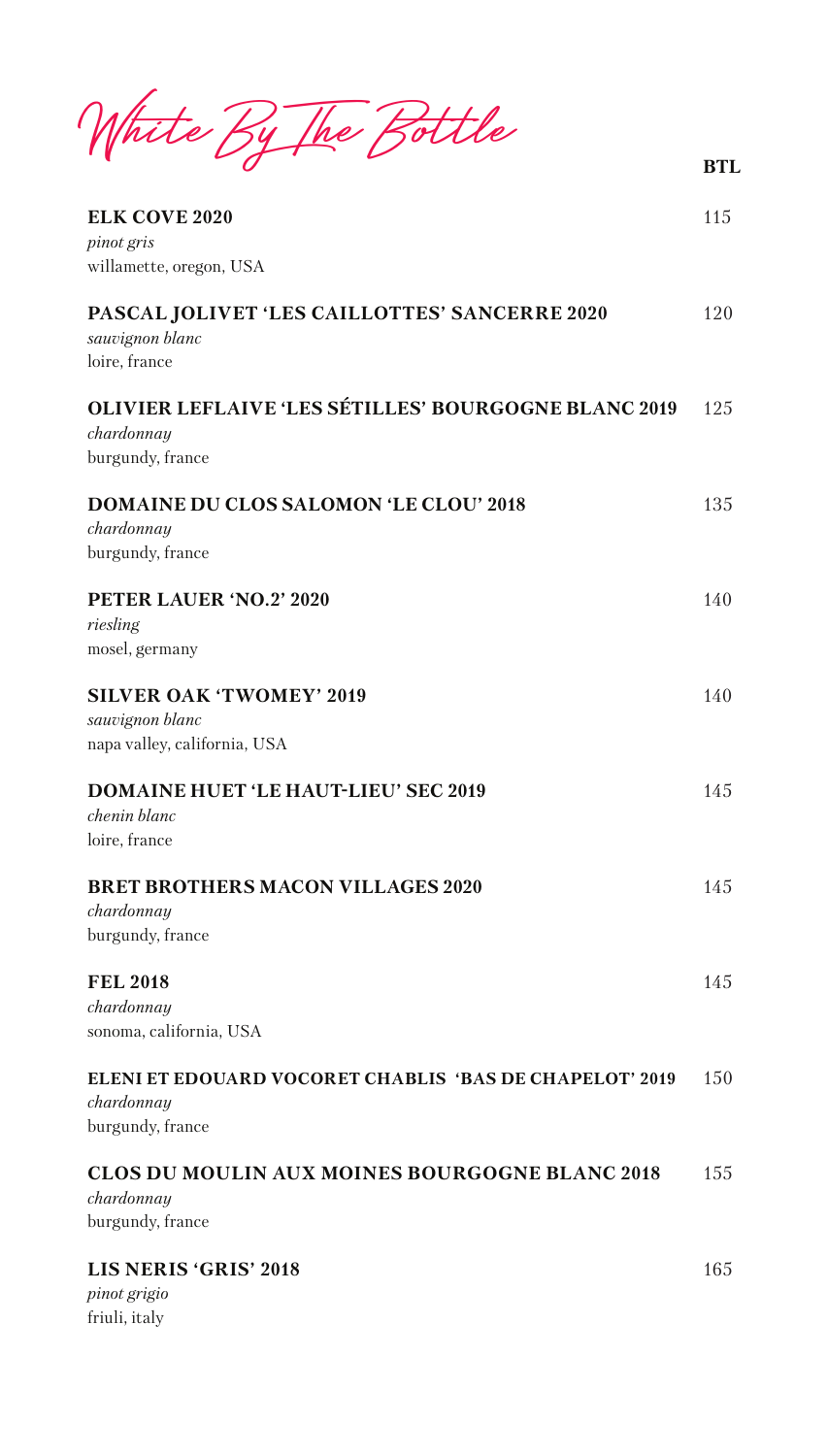|                                                                                                   | <b>BTL</b> |
|---------------------------------------------------------------------------------------------------|------------|
| <b>GROTH 2019</b>                                                                                 | 165        |
| chardonnay<br>napa valley, california, USA                                                        |            |
|                                                                                                   |            |
| <b>DOMAINE VINCENT PINARD 'FLORÈS' SANCERRE 2019</b><br>sauvignon blanc<br>loire, france          | 165        |
| <b>DOMAINE CHRISTIAN MOREAU CHABLIS 1ER CRU 'VAILLONS' 2020</b><br>chardonnay<br>burgundy, france | 195        |
| <b>STONESTREET 2017</b>                                                                           | 195        |
| chardonnay<br>alexander valley, california, USA                                                   |            |
| <b>GRGICH HILLS CELLARS 2018</b><br>chardonnay<br>napa valley, california, USA                    | 215        |
| <b>MARC MOREY ST AUBIN 1er LES CHAMOIS 2019</b><br>chardonnay<br>burgundy, france                 | 225        |
| <b>BUTTERFIELD MEURSAULT 2018</b><br>chardonnay<br>burgundy, france                               | 270        |
| <b>RIDGE VINEYARDS 2019</b><br>chardonnay<br>central coast, california, USA                       | 270        |
| KISTLER VINEYARDS 'SONOMA MOUNTAIN' 2015<br>chardonnay<br>sonoma, california, USA                 | 325        |
| <b>MARC MOREY CHASSAGNE-MONTRACHET 1er CRU EN VIRONDOT 2019</b><br>chardonnay<br>burgundy, france | 370        |
| <b>MARC MOREY CHASSAGNE-MONTRACHET 1er CRU VERGERS 2018</b><br>chardonnay<br>burgundy, france     | 390        |
| <b>OLIVIER LEFLAIVE PULIGNY-MONTRACHET 1er CRU REFERTS 2016</b><br>chardonnay<br>burgundy, france | 550        |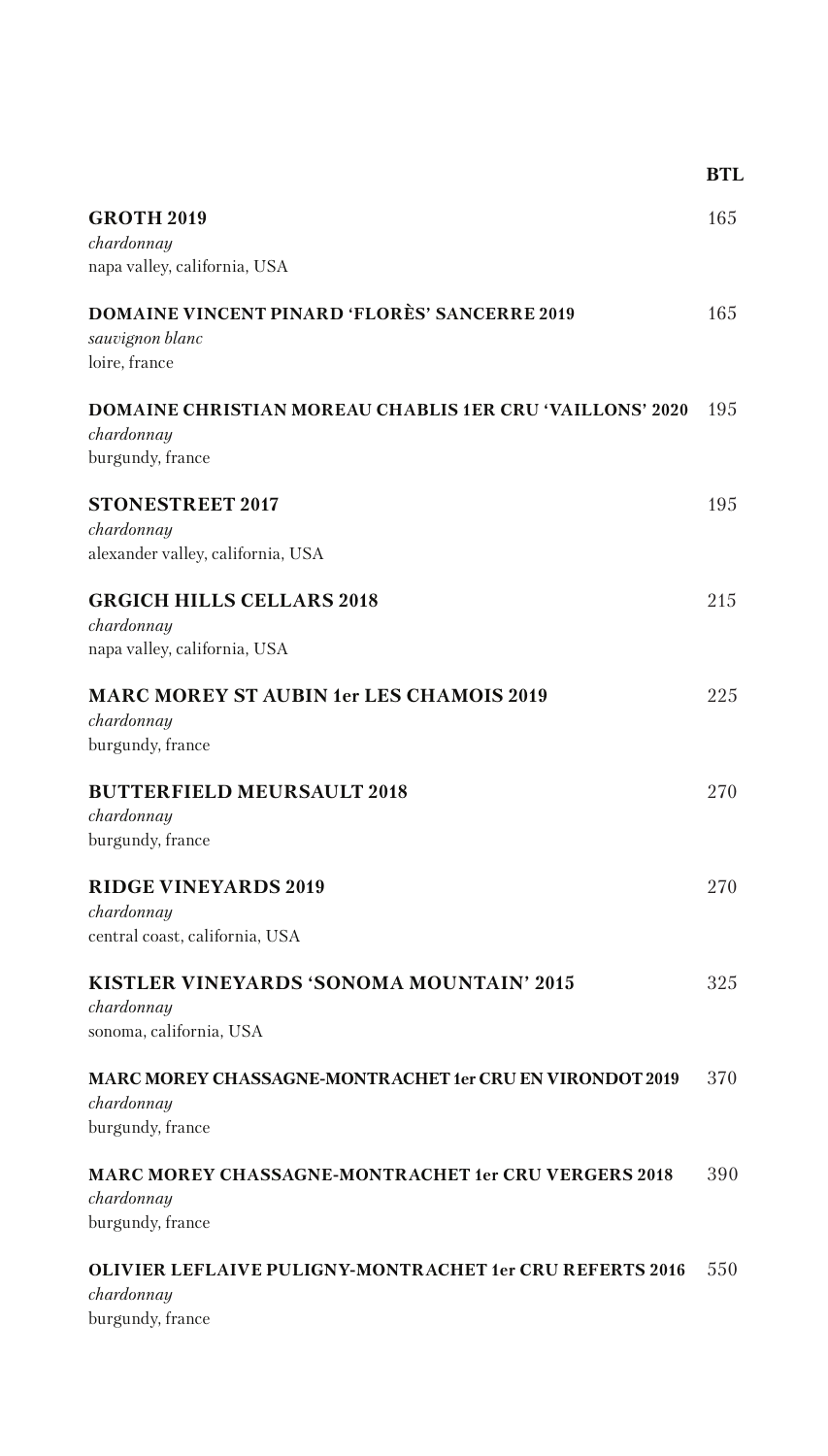| $\mu$ e                                                                                                               | <b>BTL</b> |
|-----------------------------------------------------------------------------------------------------------------------|------------|
| <b>DOMAINE SAINT-MICHEL 2021</b><br>grenache, syrah, carignan<br>languedoc roussillon, france                         | 70         |
| <b>MAS CARLOT 'GÉNÉRATIONS' 2020</b><br>grenache, syrah, mourvèdre<br>costières de nîmes, france                      | 75         |
| <b>CHATEAU BONISSON 'LE PETITE CAUSERIE' 2021</b><br>grenache, syrah, cinsault<br>provence, france                    | 85         |
| <b>CAVES D'ESCLANS 'WHISPERING ANGEL' 2020</b><br>grenache, syrah, mourvèdre<br>provence, france                      | 105        |
| 'he 1                                                                                                                 | <b>BTL</b> |
| <b>MAISON VENTENAC 'EVE' 2019</b><br>syrah<br>languedoc roussillon, france                                            | 65         |
| DOMAINE DE LA FEMME ALLONGÉE<br>'CUVÉE CAMPRIGOU' 2020<br>grenache, syrah, carignan<br>st. chinian, languedoc, france | 70         |
| <b>VALDIBELLA 'KERASOS' 2020</b><br>nero d'avola<br>sicily, italy                                                     | 70         |

**TELMO RODRIGUEZ 'ALMUVEDRE' 2019** *monastrell*

70

70

70

75

valencia, spain

#### **NIEPORT DIALOGO TINTO 2019**

*touriga franca, touriga nacional, tinta roriz* douro, portugal

#### **GRAYSON CELLARS 2020**

*cabernet sauvignon* california, USA

#### **CHATEAU PAILLET-QUANCARD CADILLAC CÔTES DE BORDEAUX 2016**

*merlot, cabernet sauvignon, cabernet franc* bordeaux, france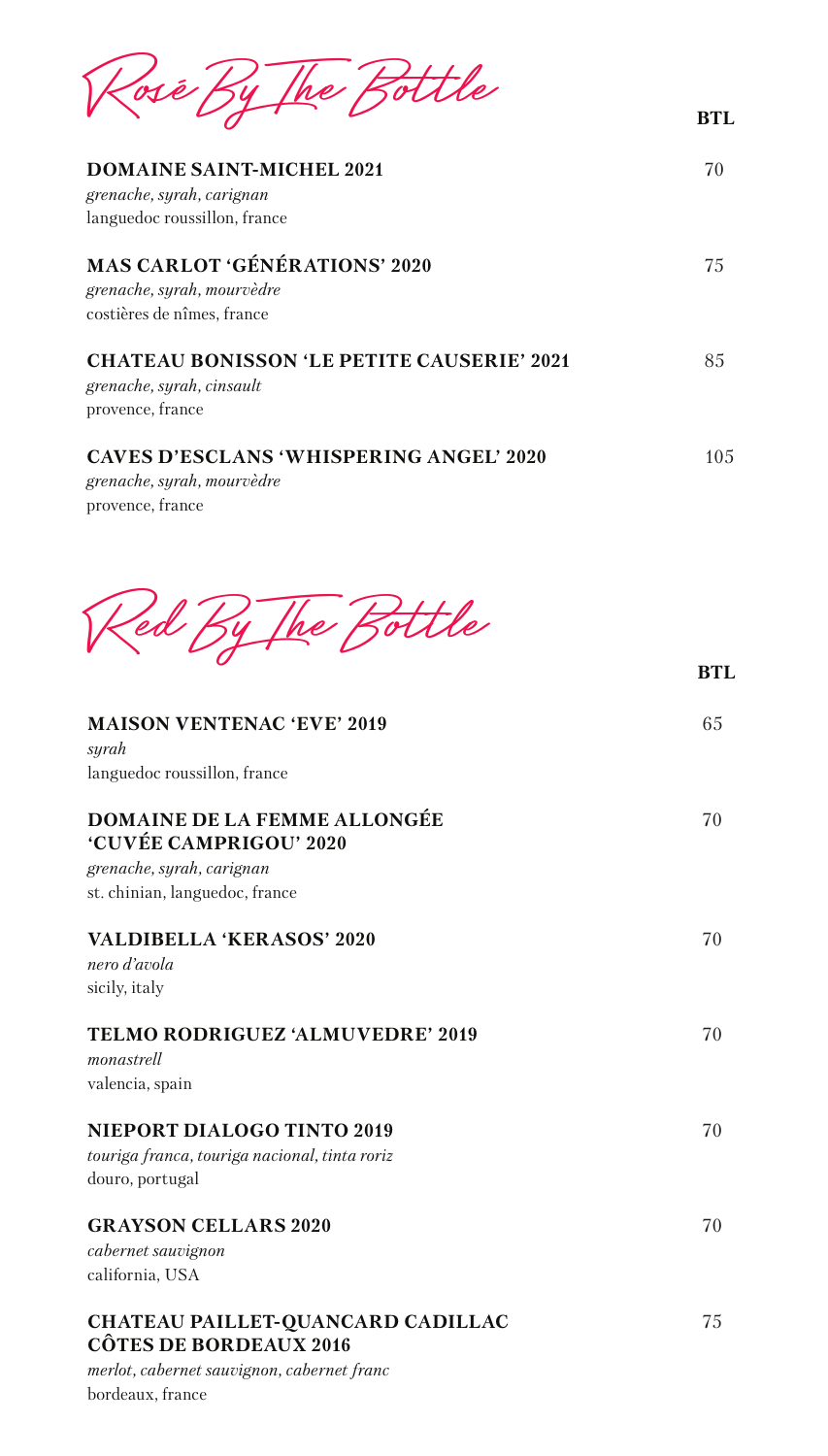|                                                                                                             | <b>BTL</b> |
|-------------------------------------------------------------------------------------------------------------|------------|
| <b>DOMAINE EUGENIE 2018</b><br>malbec<br>cahors, france                                                     | 75         |
| <b>MAISON NOIR 'HORSESHOES &amp; HANDGRENADES' 2019</b><br>syrah, cabernet sauvignon, merlot<br>oregon, USA | 80         |
| <b>FAMILLE FABRE 2020</b><br>pinot noir<br>provence, france                                                 | 80         |
| <b>CHATEAU DE LABORDE 2020</b><br>pinot noir<br>burgundy, france                                            | 85         |
| <b>ALTES SCHLOESSCHEN 2019</b><br>pinot noir<br>pfalz, germany                                              | 85         |
| <b>VIGNERONS DE BEL-AIR BOURGOGNE 2019</b><br>pinot noir<br>burgundy, france                                | 85         |
| <b>CASCINA BALLARIN 2019</b><br>dolcetto<br>piedmont, italy                                                 | 90         |
| <b>VALDONICA 'ARNAIO' 2019</b><br>sangiovese<br>maremma, italy                                              | 90         |
| <b>HESS 'SHIRTAIL RANCHES' 2018</b><br>cabernet sauvignon<br>california, USA                                | 90         |
| <b>CHÂTEAU GOUDICHAUD 2018</b><br>cabernet sauvignon, merlot<br>bordeaux, france                            | 95         |
| <b>CHÂTEAU TOUR DE GILET 2006</b><br>cabernet sauvignon, merlot<br>bordeaux, france                         | 95         |
| <b>CLOS LACHANCE 2019</b><br>cabernet sauvignon<br>central coast, california, USA                           | 95         |
| <b>LA RAGNAIE 'TRONCONE' 2018</b><br>sangiovese<br>tuscany, italy                                           | 100        |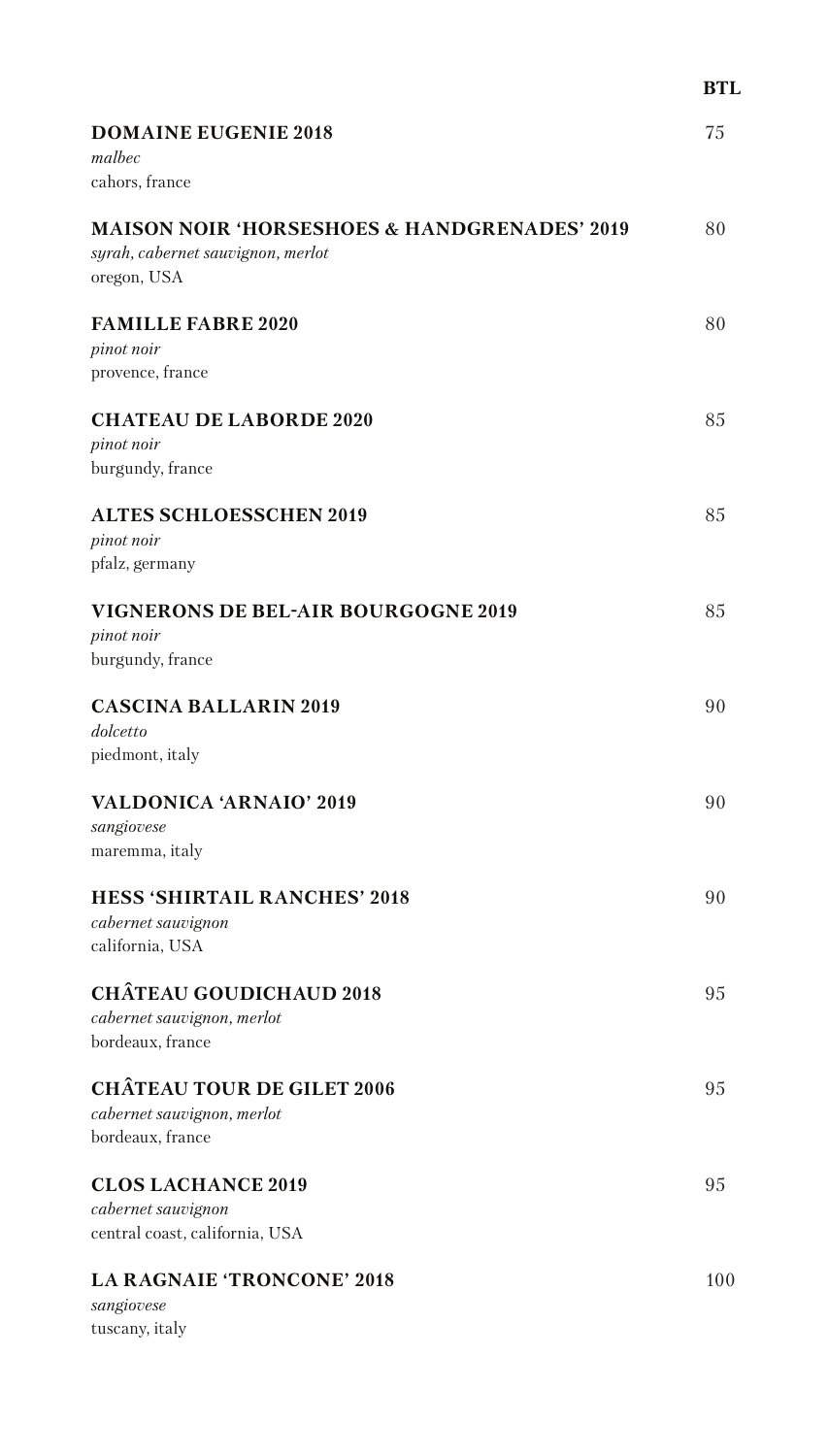Red By The Bottle

| <b>MAISON ROCHE DE BELLENE VIEILLE VIGNES BOURGOGNE 2018</b><br>pinot noir<br>burgundy, france | 100 |
|------------------------------------------------------------------------------------------------|-----|
| <b>MISSION HILL RESERVE 2018</b><br>merlot                                                     | 100 |
| okanagan valley, british columbia, canada                                                      |     |
| <b>AVIGNONESI VINO NOBILE DI MONTEPULCIANO 2019</b><br>sangiovese<br>tuscany, italy            | 105 |
| <b>MARIETTA ROMAN 2018</b>                                                                     | 105 |
| zinfandel<br>alexander valley, california, USA                                                 |     |
| <b>KARIM VIONNET 2020</b><br>gamay                                                             | 110 |
| beaujolais, france                                                                             |     |
| VILLA CALCINAIA CHIANTI CLASSICO 2016<br>sangiovese<br>tuscany, italy                          | 110 |
| PEARL MORISSETTE 'RACINES DU CIEL' 2017<br>cabernet franc<br>niagara, canada                   | 115 |
| <b>DIEGO CONTERNO LANGHE 2019</b><br>nebbiolo<br>piedmont, italy                               | 115 |
| <b>STOLLER 2019</b><br><i>pinot noir</i><br>willamette, oregon, USA                            | 115 |
| <b>DOMAINE TRIGNON GIGONGAS 2019</b><br>grenache, syrah, carignan<br>rhône, france             | 125 |
| <b>AZELIA 2018</b><br>$nebbi$ olo<br>piedmont, italy                                           | 125 |
| SIERRA DE TOLOÑO 'LA DULA DE GARNACHAS<br>DE ALTURA' 2019<br>garnacha<br>rioja, spain          | 130 |
| DOMINIQUE PIRON MORGON 'LA CHANAISE' 2018<br>gamay<br>beaujolais, france                       | 135 |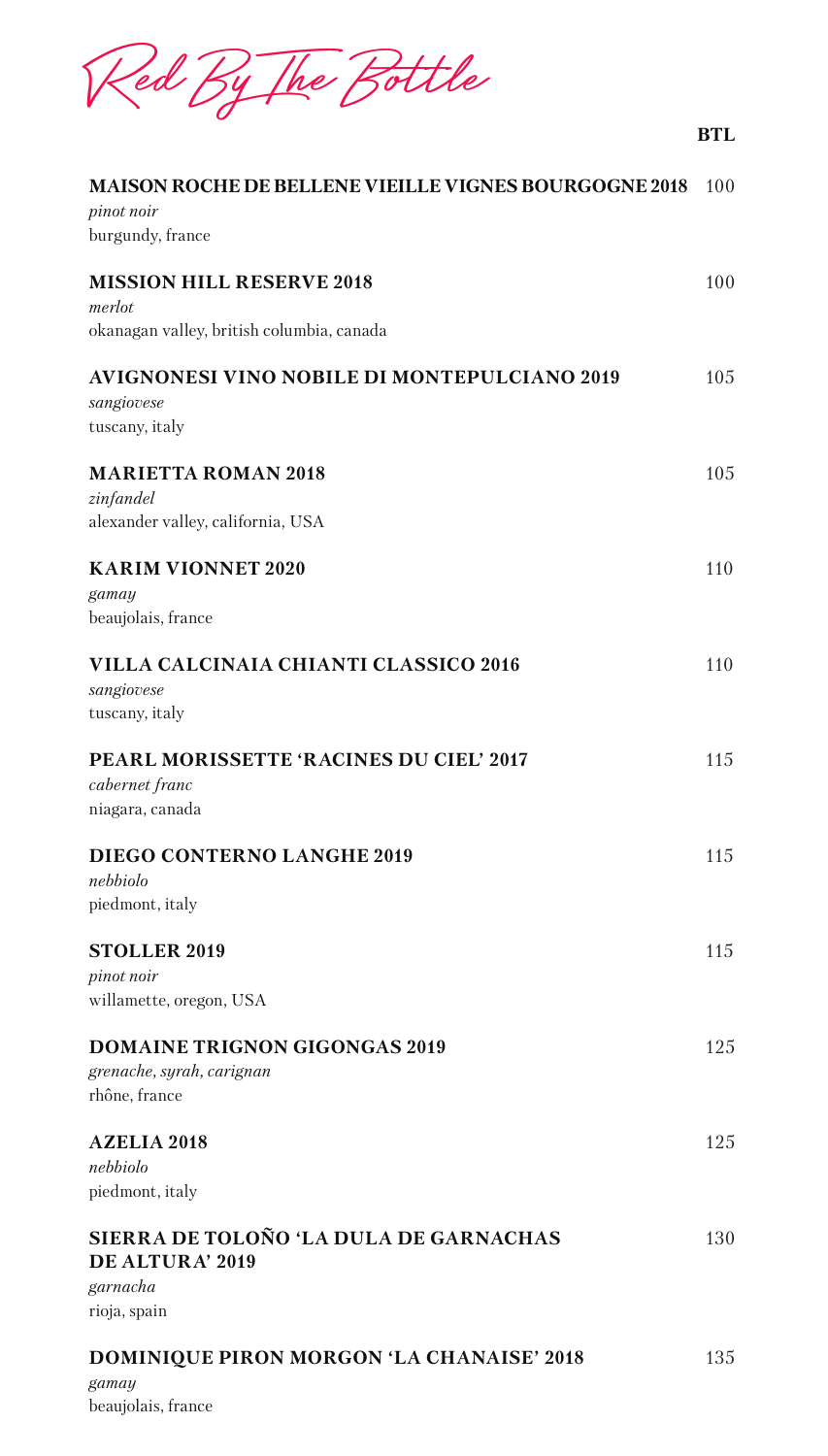| <b>ISOLE E OLENA CHIANTI CLASSICO 2018</b><br>sangiovese<br>tuscany, france                                        | 135 |
|--------------------------------------------------------------------------------------------------------------------|-----|
| <b>DOMAINE LES 4VENTS 'LES PITCHOUNETTES'</b><br><b>CROZES-HERMITAGE 2019</b><br>syrah<br>rhone, italy             | 150 |
| <b>GÉRARD BERTRAND CHÂTEAU LA SAUVAGEONNE 2018</b><br>grenache, syrah, carignan<br>languedoc-roussillon, france    | 155 |
| <b>JULIEN GUILLOT CLOS DES VIGNES DU MAYNES</b><br><b>MACON ROUGE 2018</b><br>gamay<br>burgundy, france            | 160 |
| <b>ALESSANDRO RIVETTO BARBARESCO 2016</b><br>$nebbi$ olo<br>piedmont, italy                                        | 165 |
| GÉRARD BERTRAND CHÂTEAU L'HOSPITALET 'LA CLAPE' 2019<br>grenache, syrah, mourvèdre<br>languedoc-roussillon, france | 165 |
| <b>COWHORN VINEYARDS 2012</b><br>syrah<br>oregon, USA                                                              | 170 |
| PRUNOTTO BAROLO 2016<br>$nebbi$ olo<br>piedmont, italy                                                             | 175 |
| HIRSCH VINEYARDS 'BONHAN DILLON VINEYARD' 2019<br>pinot noir<br>sonoma coast, california, USA                      | 175 |
| <b>CONSORTIUM 'BAND OF VINTNERS' 2018</b><br>cabernet sauvignon<br>napa valley, california, USA                    | 185 |
| <b>THOMAS GEORGE ESTATES 2013</b><br>pinot noir<br>russian river valley, california, USA                           | 195 |
| <b>CHÂTEAU CHANTELUNE MARGAUX 2011</b><br>cabernet sauvignon, merlot<br>bordeaux, france                           | 200 |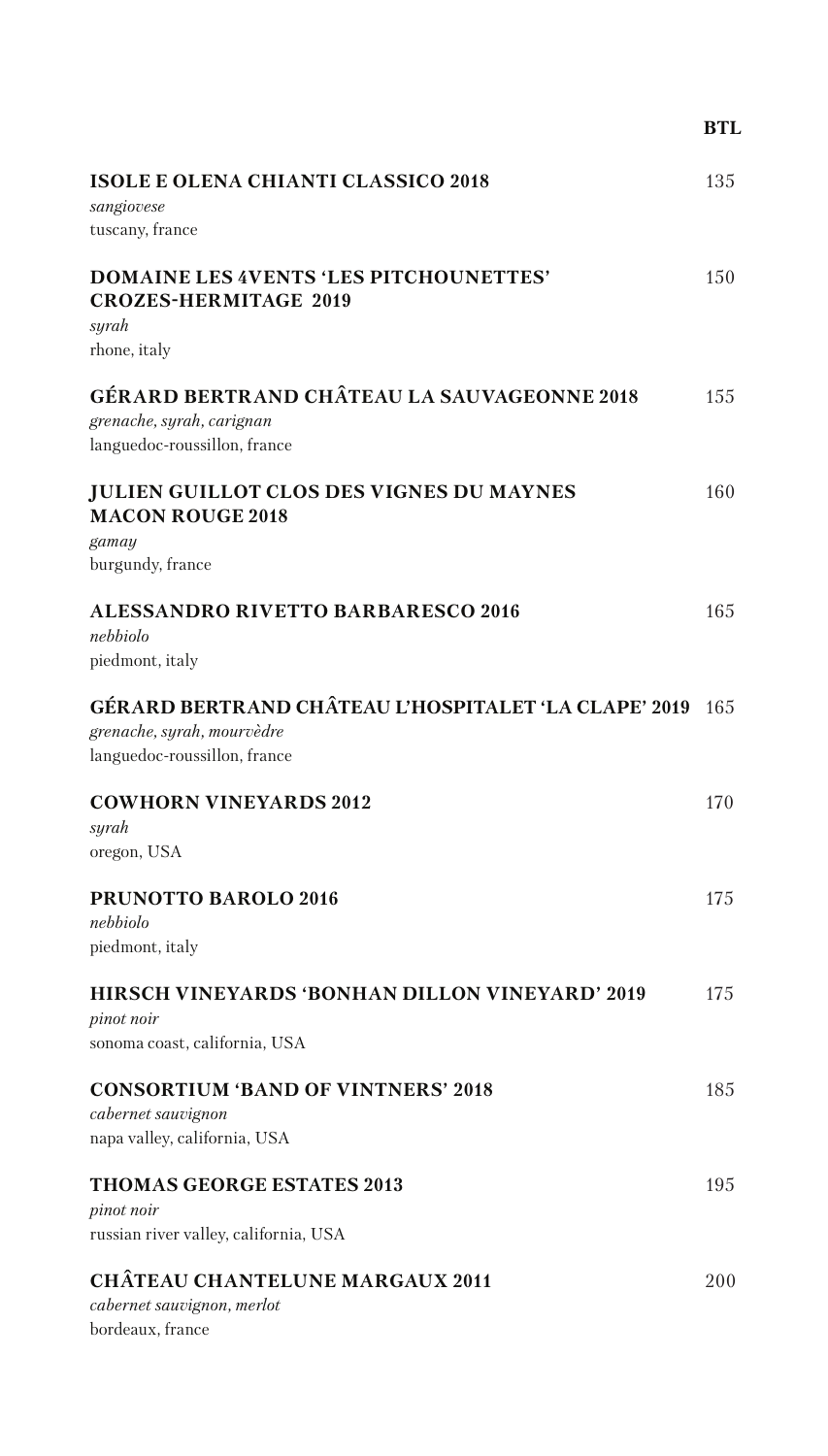

| <b>SPERI AMARONE DI VALPOLLICELLA CLASSICO 2016</b><br>corvina, rondinella, molinara<br>veneto, italy              | 210 |
|--------------------------------------------------------------------------------------------------------------------|-----|
| ROCHIOLI 2015<br>pinot noir<br>russian river valley, california, USA                                               | 215 |
| <b>FANTI BRUNELLO DI MONTALCINO 2016</b><br>sangiovese<br>tuscany, italy                                           | 220 |
| ALESSANDRO RIVETTO SERALUNGA BAROLO 2016<br>nebbiolo<br>piedmont, italy                                            | 225 |
| <b>MAISON EN BELLES LIES MARANGES 1er CRU</b><br><b>'CLOS LES ROUSSOTS' 2019</b><br>pinot noir<br>burgundy, france | 235 |
| <b>DOMAINE TAWSE GEVREY-CHAMBERTIN 'AUX ETELOIS' 2017</b><br>pinot noir<br>burgundy, france                        | 250 |
| <b>DOMAINE TAWSE GEVREY-CHAMBERTIN</b><br>'EN PALLUDS' 2017<br>pinot noir                                          | 250 |
| burgundy, france<br><b>DOMAINE SERENE 2015</b><br>pinot noir<br>willamette, oregon, USA                            | 295 |
| <b>MERRY EDWARDS 'FLAX VINEYARDS' 2018</b><br><i>pinot noir</i><br>russian river valley, california, USA           | 300 |
| <b>ALDO CONTERNO BAROLO 2016</b><br>nebbiolo<br>piedmont, italy                                                    | 315 |
| <b>REMOISSENET POMMARD 1ER CRULES CHARMOTS' 2017</b><br>pinot noir<br>burgundy, france                             | 315 |
| <b>CAMILLE GIROUD VOLNAY 1er CRU LURETS 2018</b><br>pinot noir<br>burgundy, france                                 | 325 |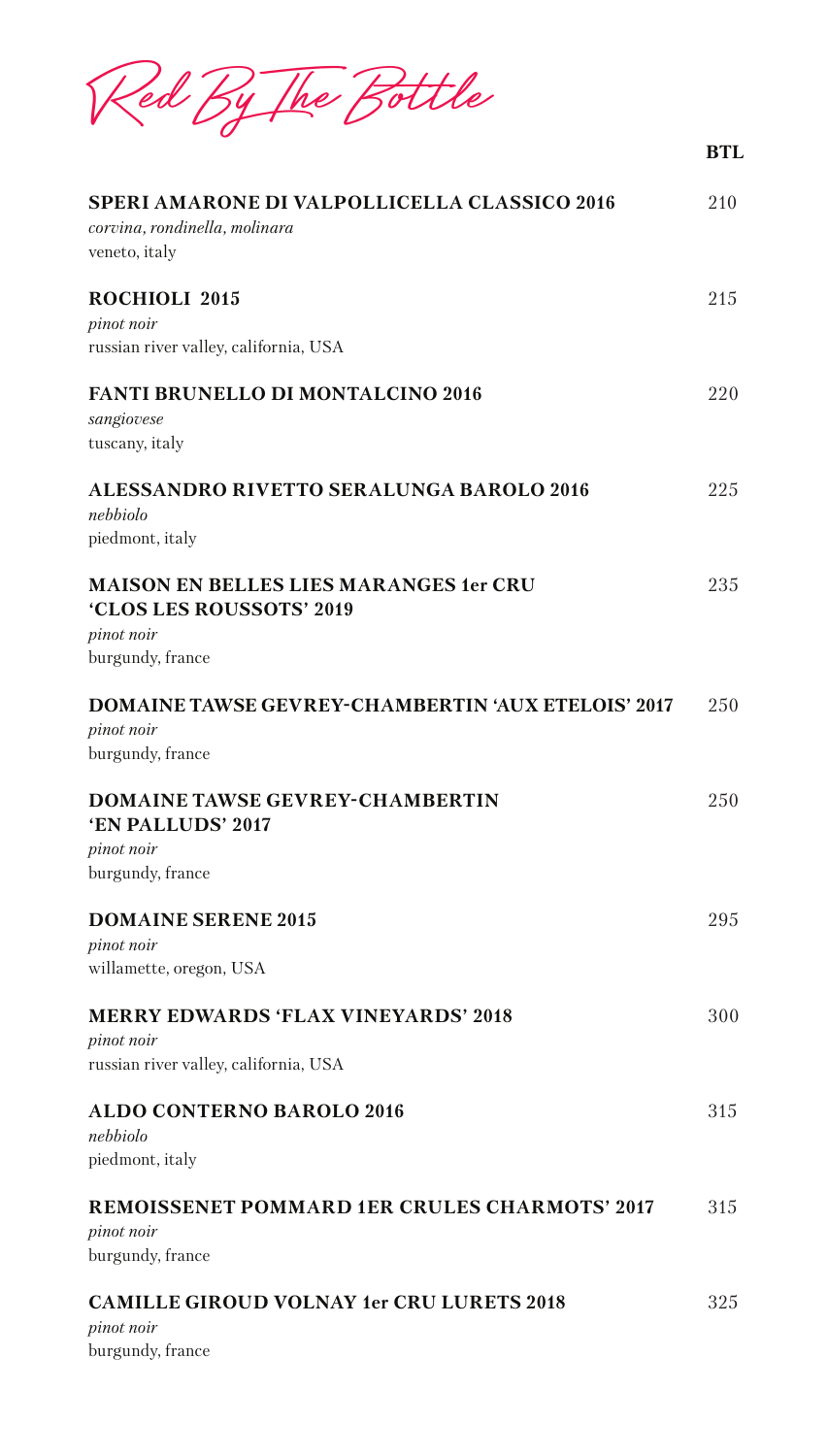|                                                                                           | <b>BTL</b> |
|-------------------------------------------------------------------------------------------|------------|
| <b>ARNOT-ROBERTS 'QUE SYRAH' 2019</b><br>syrah                                            | 330        |
| sonoma, california, USA                                                                   |            |
| <b>HEITZ CELLAR 2016</b>                                                                  | 330        |
| cabernet sauvignon                                                                        |            |
| napa valley, california, USA                                                              |            |
| <b>DOMAINE ANNE ET HERVÉ SIGAUT CHAMBOLLE MUSIGNY</b><br><b>1er CRU LES SENTIERS 2018</b> | 450        |
| <i>pinot noir</i>                                                                         |            |
| burgundy, france                                                                          |            |
| <b>ANTINORI TIGNANELLO 2018</b>                                                           | 480        |
| sangiovese, cabernet sauvignon, cabernet franc                                            |            |
| piedmont, italy                                                                           |            |
| <b>HEITZ CELLAR 'TRAILSIDE' 2015</b>                                                      | 550        |
| cabernet sauvignon                                                                        |            |
| napa valley, california, USA                                                              |            |
| <b>HARLAN ESTATE 'THE MAIDEN' 2018</b>                                                    | 1500       |
| cabernet sauvignon                                                                        |            |
| napa valley, california, USA                                                              |            |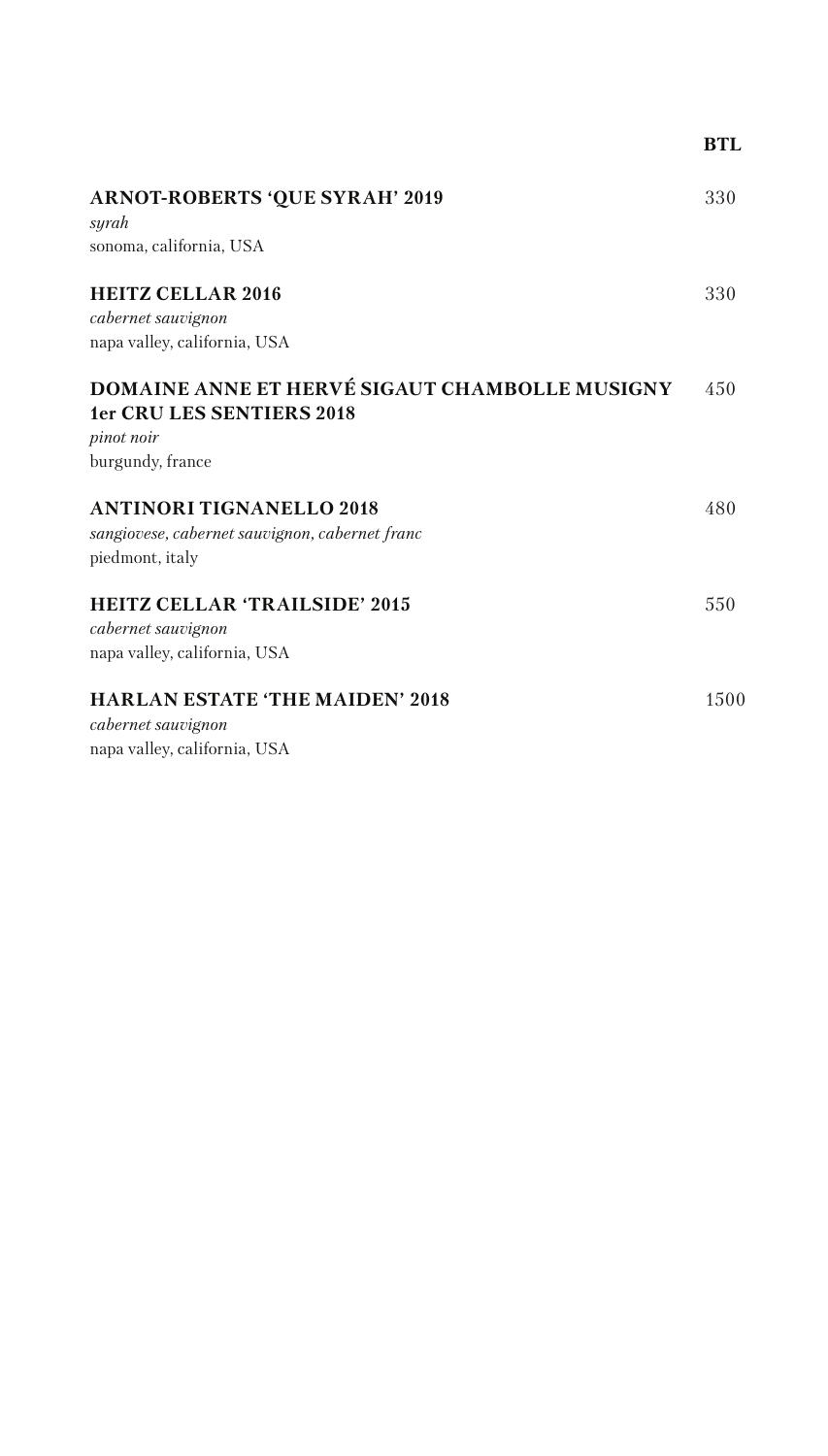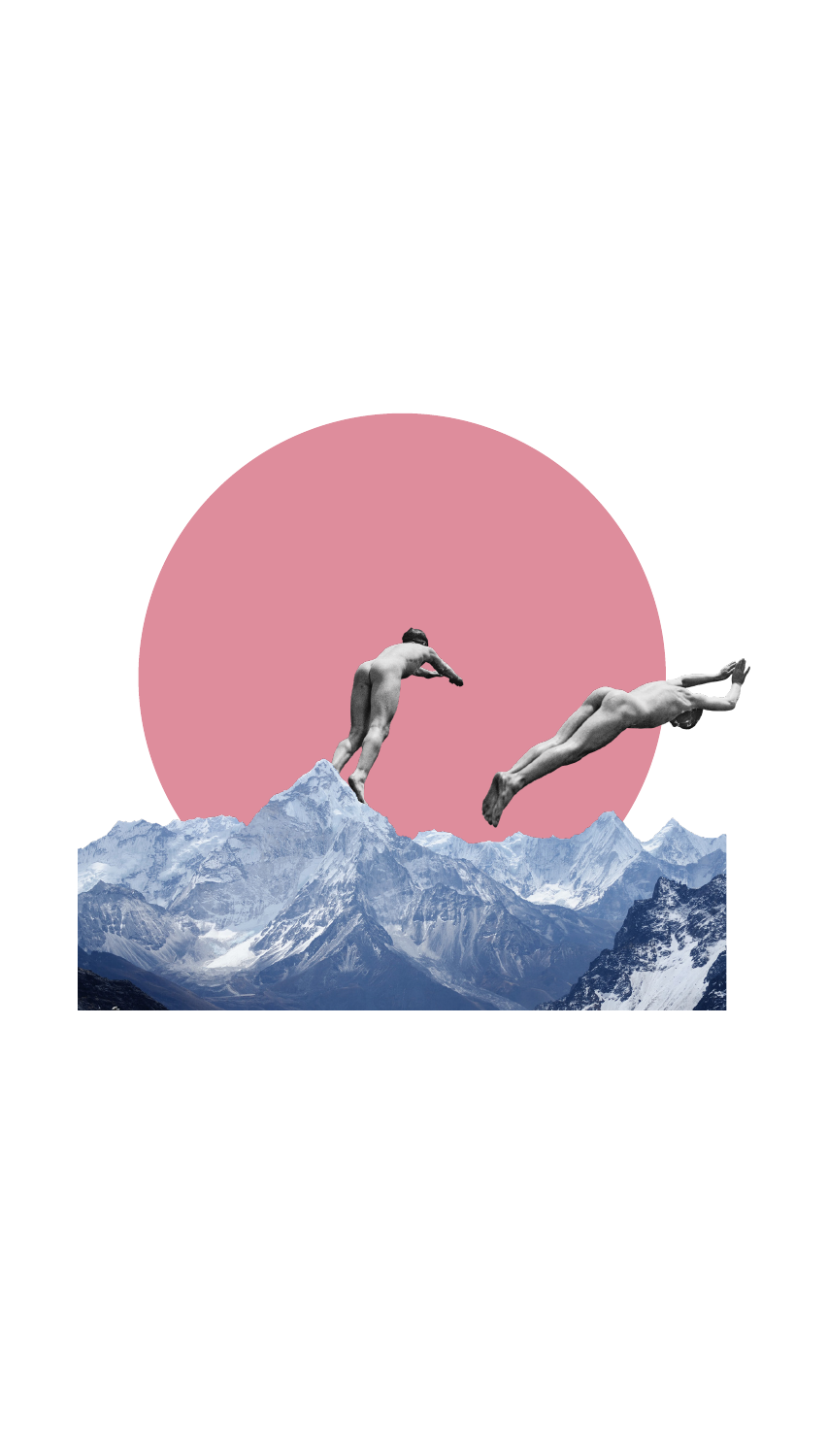Vodka

| <b>CHOPIN POTATO VODKA</b>                         | 11.50 |
|----------------------------------------------------|-------|
| <b>STOLICHNAYA</b>                                 | 9.50  |
| <b>STOLIELIT</b>                                   | 12    |
| <b>KETEL ONE BOTANICAL PEACH AND ORANGE BLOSOM</b> | 9.50  |
| <b>KETEL ONE</b>                                   | 9.50  |
| <b>KETEL ONE BOTANICAL GRAPEFRUIT AND ROSE</b>     | 9.50  |
| <b>KETEL ONE BOTANICAL CUCUMBER AND MINT</b>       | 9.50  |
| <b>NORTHERN KEEP</b>                               | 9.50  |
| <b>GREY GOOSE L'ORANGE</b>                         | 11.50 |
| <b>GREY GOOSE</b>                                  | 11.50 |
| <b>GREY GOOSE CHERRY NOIR</b>                      | 11.50 |
| <b>GREY GOOSE LE CITRON</b>                        | 11.50 |
| <b>GREY GOOSE LA POIRE</b>                         | 11.50 |
| <b>CÎROC ORIGINAL</b>                              | 11.50 |
| <b>CÎROC COCONUT</b>                               | 11.50 |
| <b>CÎROC RED BERRY</b>                             | 11.50 |
| <b>CÎROC PINEAPPLE</b>                             | 11.50 |
| <b>BELVEDERE</b>                                   | 11.50 |
| <b>TITO'S HANDMADE VODKA</b>                       | 10    |
| <b>NORTHERN TEMPLE SPIRIT</b>                      | 10    |

Gin

| <b>BRUICHLADDICH THE BOTANIST ISLAY DRY GIN</b> | 12              |
|-------------------------------------------------|-----------------|
| <b>TANQUERAY DRY GIN</b>                        | 9.50            |
| <b>TANQUERAY NO.10</b>                          | 12              |
| <b>HAYMAN'S LONDON DRY GIN</b>                  | 9.50            |
| <b>PLYMOUTH ENGLISH GIN</b>                     | 10              |
| <b>HAYMAN'S GENTLY RESTED GIN</b>               | 11              |
| <b>UNGAVA PREMIUM GIN</b>                       | 10              |
| <b>STAR OF BOMBAY</b>                           | 10              |
| <b>BOMBAY SAPPHIRE</b>                          | 9.50            |
| WHITLEY NEILL HANDCRAFTED DRY GIN               | 10.25           |
| WHITLEY NEILL RHUBARB AND GINGER GIN            | 10.25           |
| <b>HIDDEN TEMPLE</b>                            | 10.50           |
| <b>DRUMSHANBO GUNPOWDER GIN</b>                 | 12 <sub>2</sub> |
| <b>DILLON'S 22 UNFILTERED GIN</b>               | 10              |
| <b>MALFIGIN ROSA</b>                            | 10.50           |
| <b>EMPRESS 1908 GIN</b>                         | 10              |
| <b>AVIATION GIN</b>                             | 11              |
|                                                 |                 |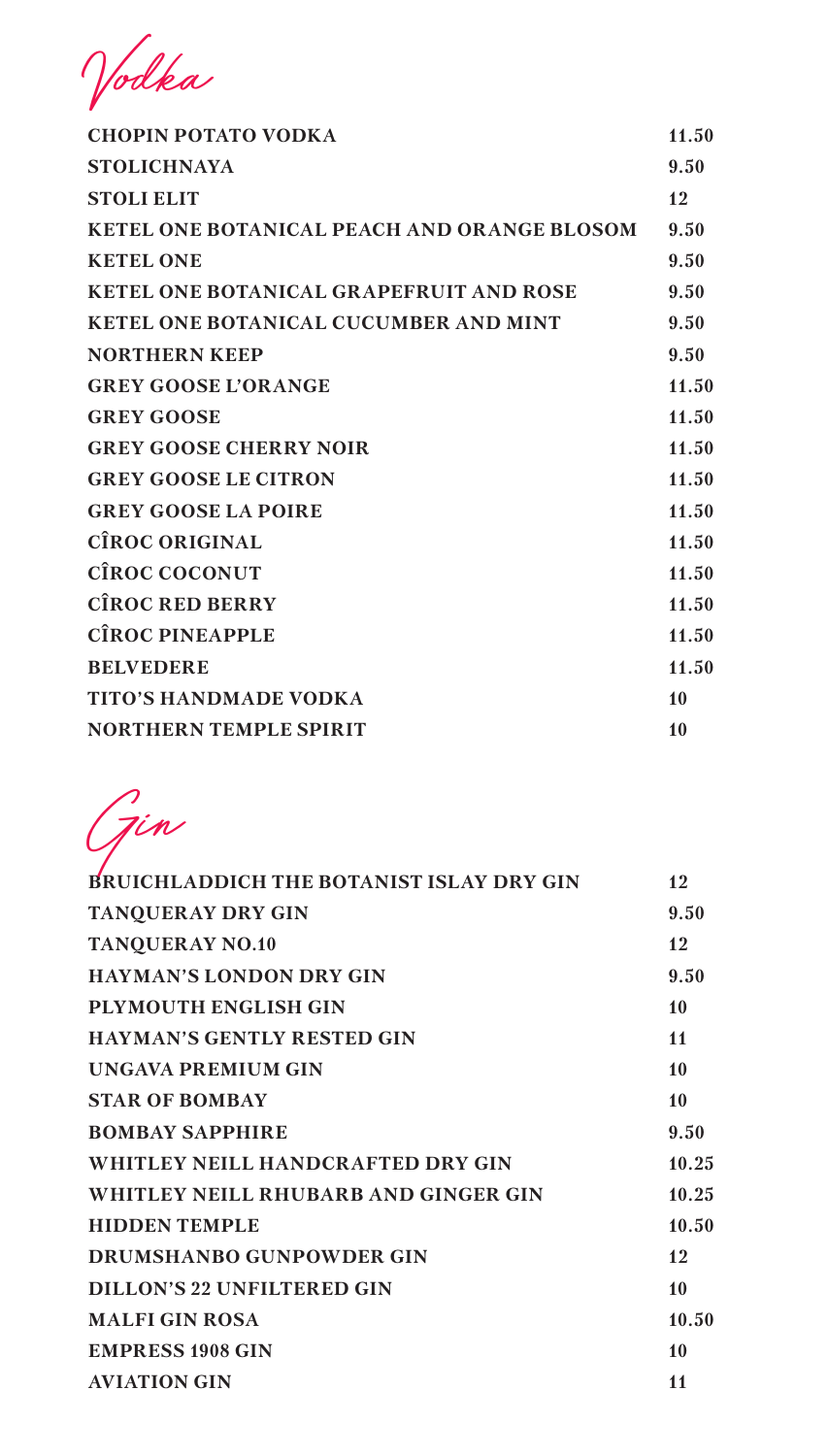Rum

| <b>BACARDI 8YO RUM</b>                         | 12    |
|------------------------------------------------|-------|
| <b>BACARDI WHITE RUM</b>                       | 9.50  |
| <b>1888 BRUGAL</b>                             | 9.50  |
| <b>BRUGAL ANEJO</b>                            | 11    |
| <b>RON ZACAPA 23 CENTENARIO RUM</b>            | 15    |
| <b>FLOR DE CANA GRAND RESERVA 7</b>            | 10    |
| <b>FLOR DE CANA CENTENARIO 12</b>              | 10    |
| <b>LEBLON CACHACA</b>                          | 9.50  |
| <b>APPLETON ESTATE EXTRA 12YR RUM</b>          | 10    |
| APPLETON ESTATE V/X SIGNATURE BLEND            | 9.50  |
| <b>EL DORADO 12YR</b>                          | 11    |
| <b>MOUNT GAY ECLIPSE</b>                       | 11    |
| <b>MOUNT GAY BLACK BARREL</b>                  | 11.50 |
| <b>HAVANA CLUB DRY 7YR</b>                     | 9.50  |
| <b>HAVANA CLUB CUBAN SMOKY</b>                 | 9.50  |
| <b>WRAY AND NEPHEW</b>                         | 9.50  |
| THE KRAKEN BLACK SPICED RUM                    | 9.50  |
| <b>CAPTAIN MORGAN GOLD</b>                     | 9.50  |
| <b>CAPTAIN MORGANWHITE</b>                     | 9.50  |
| <b>CAPTAIN MORGAN DARK</b>                     | 9.50  |
| <b>CAPTAIN MORGAN ORIGINAL SPICED</b>          | 9.50  |
| <b>GOSLING BLACK SEAL RUM</b>                  | 9.50  |
| <b>SAILOR JERRY SPICED RUM</b>                 | 9.50  |
| <b>SANTA TERESA 1796 RON ANTIGUO DE SOLERA</b> | 13    |
| <b>BACARDI OAKHEART SPICED RUM</b>             | 10    |

Tequila

| <b>DON JULIO BLANCO</b>   | 15   |
|---------------------------|------|
| <b>DON JULIO REPOSADO</b> | 17   |
| <b>DON JULIO 1942</b>     | 30   |
| <b>CASAMIGOS AÑEJO</b>    | 17   |
| <b>CASAMIGOS REPOSADO</b> | 18   |
| <b>CASAMIGOS BLANCO</b>   | 14   |
| <b>ALACRAN BLANCO</b>     | 9.50 |
| <b>CAZADORES REPOSADO</b> | 10   |
| <b>CAZADORES BLANCO</b>   | 10   |
| <b>CLASE AZUL</b>         | 47   |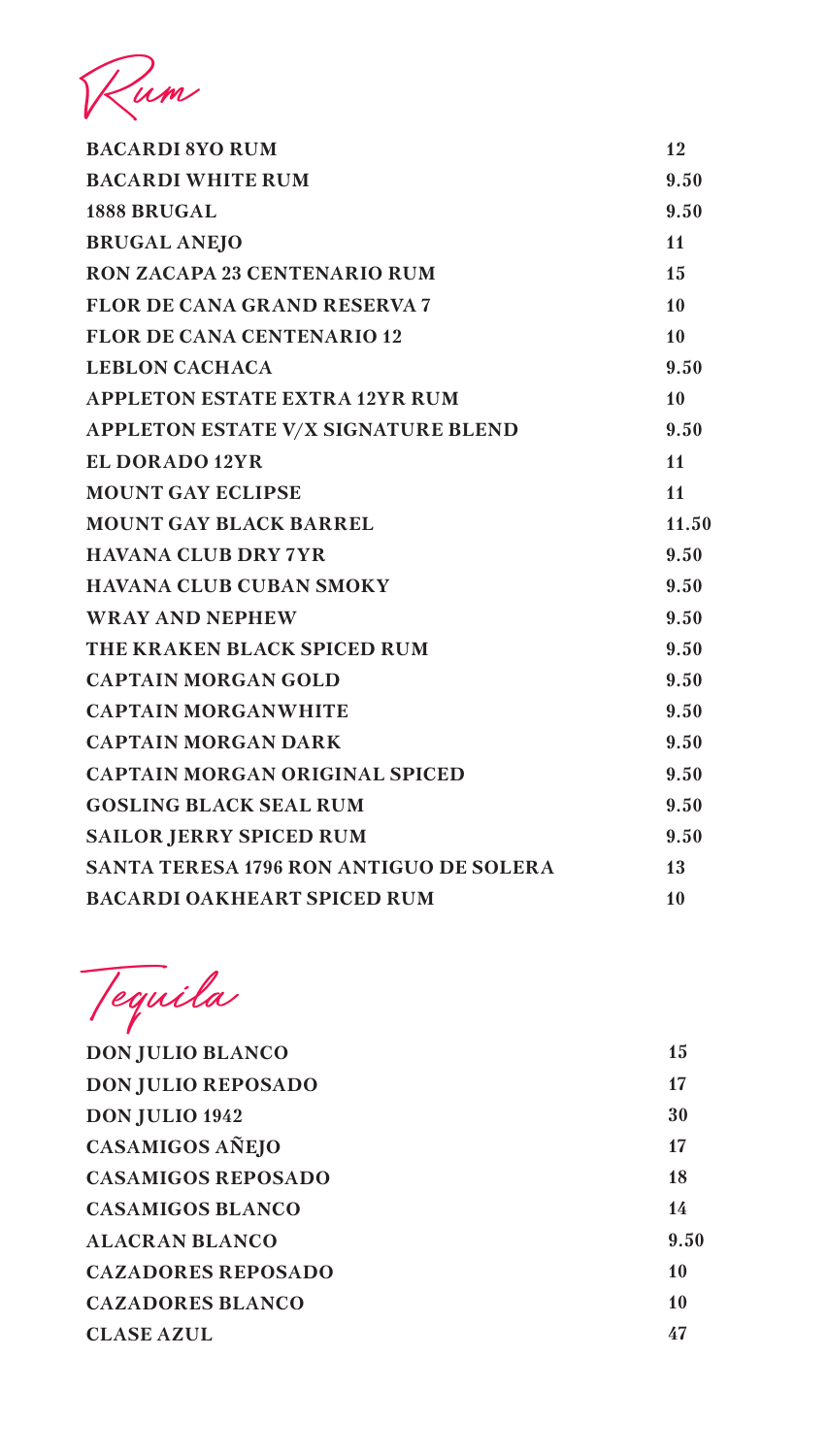Tequila

| <b>GRAN PATRÓN SMOKY</b>     | 40    |
|------------------------------|-------|
| PATRÓN AÑEJO                 | 20    |
| PATRÓN ROCA REPOSADO         | 40    |
| PATRÓN REPOSADO              | 18    |
| PATRÓN ROCA SILVER           | 35    |
| PATRÓN XO CAFÉ               | 16    |
| <b>PATRÓN SILVER</b>         | 16    |
| <b>MAESTRO DOBEL TEQUILA</b> | 12    |
| <b>TROMBA BLANCO</b>         | 9.50  |
| <b>TROMBA AÑEJO</b>          | 13.50 |
| <b>TROMBA REPOSADO</b>       | 11.50 |
| <b>AGUAMIEL</b>              | 12    |
| <b>HERRADURA REPOSADO</b>    | 13.50 |

Whisky

**Bourbon**

| <b>BAKER'S KENTUCKY STRAIGHT BOURBON WHISKEY</b>                      | 12.25 |
|-----------------------------------------------------------------------|-------|
| <b>LARCENY STRAIGHT KENTUCKY BOURBON</b>                              | 9.25  |
| EVAN WILLIAMS SINGLE BARREL BOURBON                                   | 12    |
| <b>EVAN WILLIAMS BLACK LABEL BOURBON WHISKEY</b>                      | 10    |
| <b>EVAN WILLIAMS 1783</b>                                             | 11    |
| <b>OLD EZRA 7YR BARREL STRENGTH</b>                                   | 13    |
| <b>KNOB CREEK BOURBON</b>                                             | 11    |
| <b>KNOB CREEK SINGLE BARREL</b>                                       | 11    |
| <b>OLD WELLER ANTIQUE BOURBON</b>                                     | 14.50 |
| <b>CLYDE MAY'S ALABAMA WHISKEY</b>                                    | 10.50 |
| <b>LEGENT STRAIGHT BOURBON WHISKEY</b><br>WINE AND SHERRY CASK FINISH | 11    |
| <b>OLD FORESTER</b>                                                   | 11    |
| <b>BERNHEIM ORIGINAL KENTUCKY STRAIGHT</b><br><b>WHEAT WHISKEY</b>    | 12    |
| <b>REDEMPTION BOURBON</b>                                             | 10.50 |
| <b>KINSEY 10YR</b>                                                    | 10    |
| STAGG JR. KENTUCKY STRAIGHT BOURBON WHISKEY                           | 22    |
| <b>MAKER'S MARK</b>                                                   | 11    |
| <b>MAKER'S 46</b>                                                     | 12    |
| WILD TURKEY RARE BREED                                                | 12    |
| WILD TURKEY                                                           | 10    |
|                                                                       |       |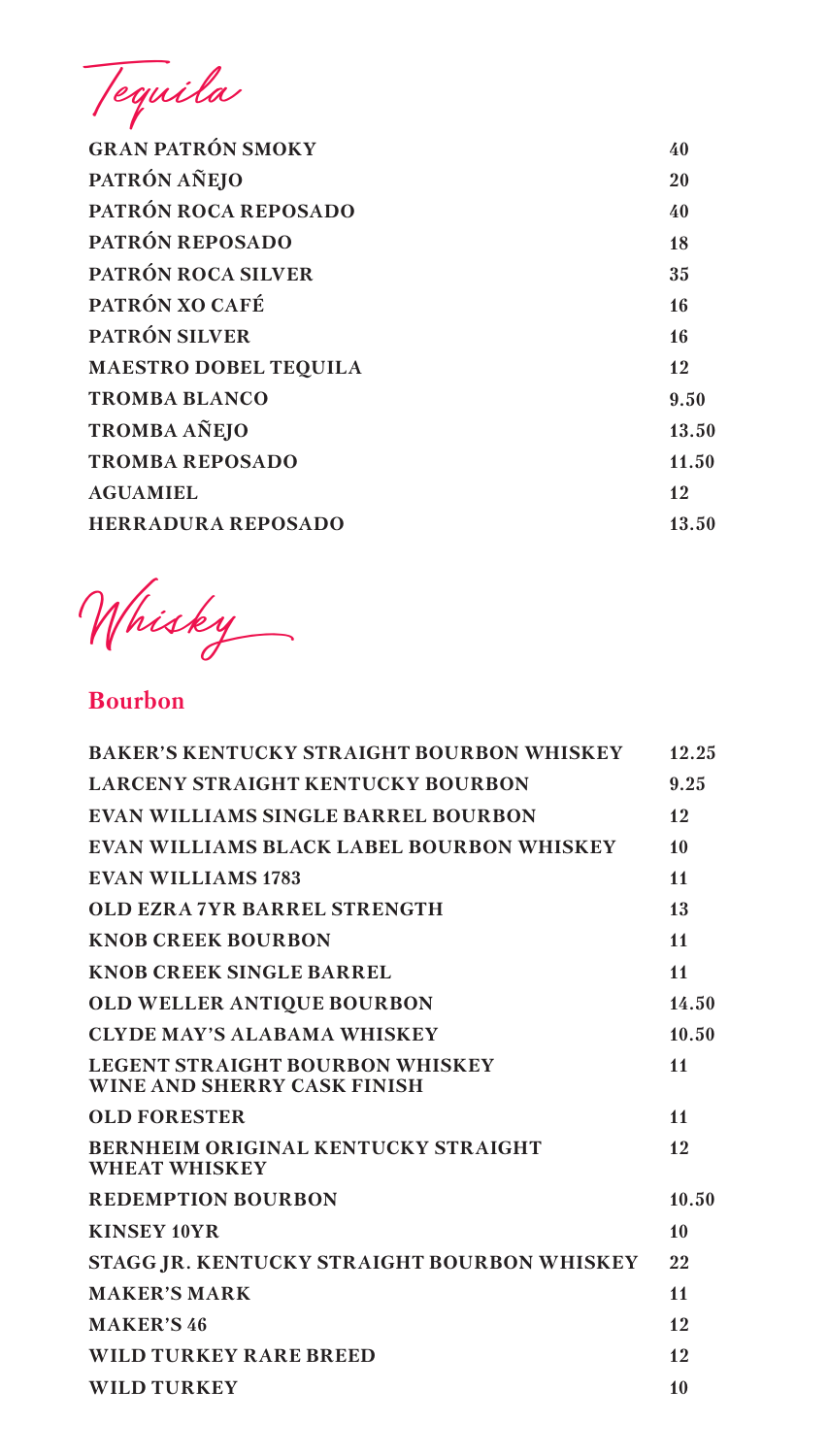Whisky

**Bourbon**

| WILD TURKEY 'LONGBRANCH"                     | 11    |
|----------------------------------------------|-------|
| <b>WOODFORD RESERVE DISTILLER'S SELECT</b>   | 14    |
| <b>WOODFORD RESERVE</b>                      | 11    |
| EAGLE RARE 10YR                              | 11    |
| <b>1792 SMALL BATCH BOURBON</b>              | 10    |
| <b>BLANTONS' ORIGINAL</b>                    | 14.25 |
| <b>BLANTON'S SPECIAL RESERVE GREEN LABEL</b> | 14.25 |
| <b>ELIJAH CRAIG 12YR</b>                     | 9.50  |
| <b>BOOKER'S BOURBON</b>                      | 16.50 |
| <b>MICHTER'S 10YR</b>                        | 45    |
| <b>MAKER'S MARK PRIVATE SELECT</b>           | 20    |
| <b>BUFFALO TRACE BOURBON</b>                 | 11    |
| <b>JIM BEAM BLACK LABEL</b>                  | 10    |
| <b>BULLEIT BOURBON FRONTIER WHISKEY</b>      | 11    |
| <b>W.L WELLER SPECIAL RESERVE</b>            | 14    |
| <b>GENTLEMAN JACK</b>                        | 11    |
| <b>JACK DANIEL'S TENNESSEE WHISKEY</b>       | 9.50  |
| <b>PRECINCT#6</b>                            | 13    |

### **Rye**

| WILD TURKEY MASTER'S KEEP CORNERSTONE RYE    | 45    |
|----------------------------------------------|-------|
| <b>MICHTERS SINGLE BARREL</b>                | 16    |
| <b>WOODFORD RESERVE STRAIGHT RYE</b>         | 11    |
| <b>BULLEIT RYE</b>                           | 11    |
| <b>JACK DANIEL'S RYE</b>                     | 8.50  |
| <b>JACK DANIEL'S SINGLE BARREL</b>           | 12    |
| <b>SAZERAC STRAIGHT RYE</b>                  | 11    |
| <b>KNOB CREEK RYE</b>                        | 12    |
| <b>RITTENHOUSE STRAIGHT RYE</b>              | 11    |
| JAMES E. PEPPER 1776 STRAIGHT RYE WHISKEY NV | 10    |
| <b>FORTY CREEK COPPER POT</b>                | 9.50  |
| <b>FORTY CREEK DOUBLE BARREL</b>             | 11.50 |
| <b>REBEL YELL SMALL BATCH</b>                | 10    |
| <b>CROWN ROYAL MAPLE</b>                     | 10    |
| <b>CROWN ROYAL RYE</b>                       | 10    |
| <b>CROWN ROYAL NORTHERN HARVEST</b>          | 11    |
| WISER'S 18YR                                 | 15    |
|                                              |       |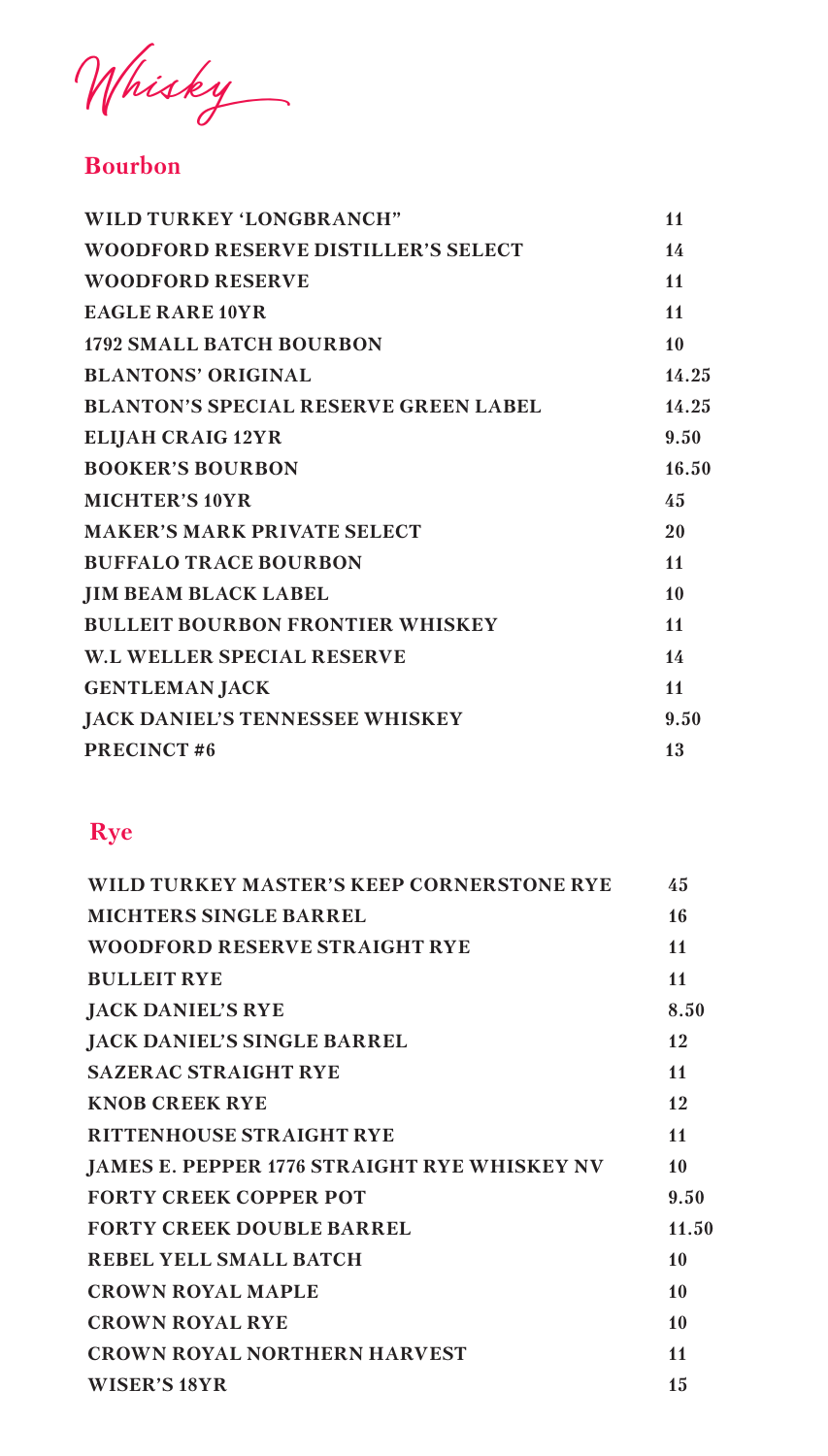### **Irish**

| KILBEGGAN 18YR                                | 30   |
|-----------------------------------------------|------|
| KILBEGGAN 10YR                                | 9.50 |
| <b>GREEN SPOT</b>                             | 15   |
| <b>TEELING SINGLE GRAIN</b>                   | 14   |
| <b>TEELING SMALL BATCH BARLEY WINE COLLAB</b> | 16   |
| <b>TEELING BRABAZON PORT CASK FINISH</b>      | 40   |
| TEELING SMALL BATCH STRONG ALE COLLAB         | 16   |
| <b>TEELING SINGLE CASK</b>                    | 19   |
| <b>REDBREAST 15YR</b>                         | 18   |
| <b>REDBREAST 12YR</b>                         | 12   |
| <b>TYRCONNELL 10YR PORT CASK FINISH</b>       | 19   |
| <b>TYRCONNELL 15YR MADEIRA CASK FINISH</b>    | 23   |
| <b>YELLOW SPOT 12YR</b>                       | 17   |
| <b>IAMESON</b>                                | 10   |

#### **Japanese**

| <b>KURA "THE WHISKEY"</b> | 24 |  |
|---------------------------|----|--|
| <b>TOGUCHI</b>            | 19 |  |
| <b>NIKKA TAKETSURU</b>    | 16 |  |
| <b>IWAI TRADITIONAL</b>   | 17 |  |
| <b>HIBIKI HARMONY</b>     | 20 |  |
| <b>TOKI</b>               | 13 |  |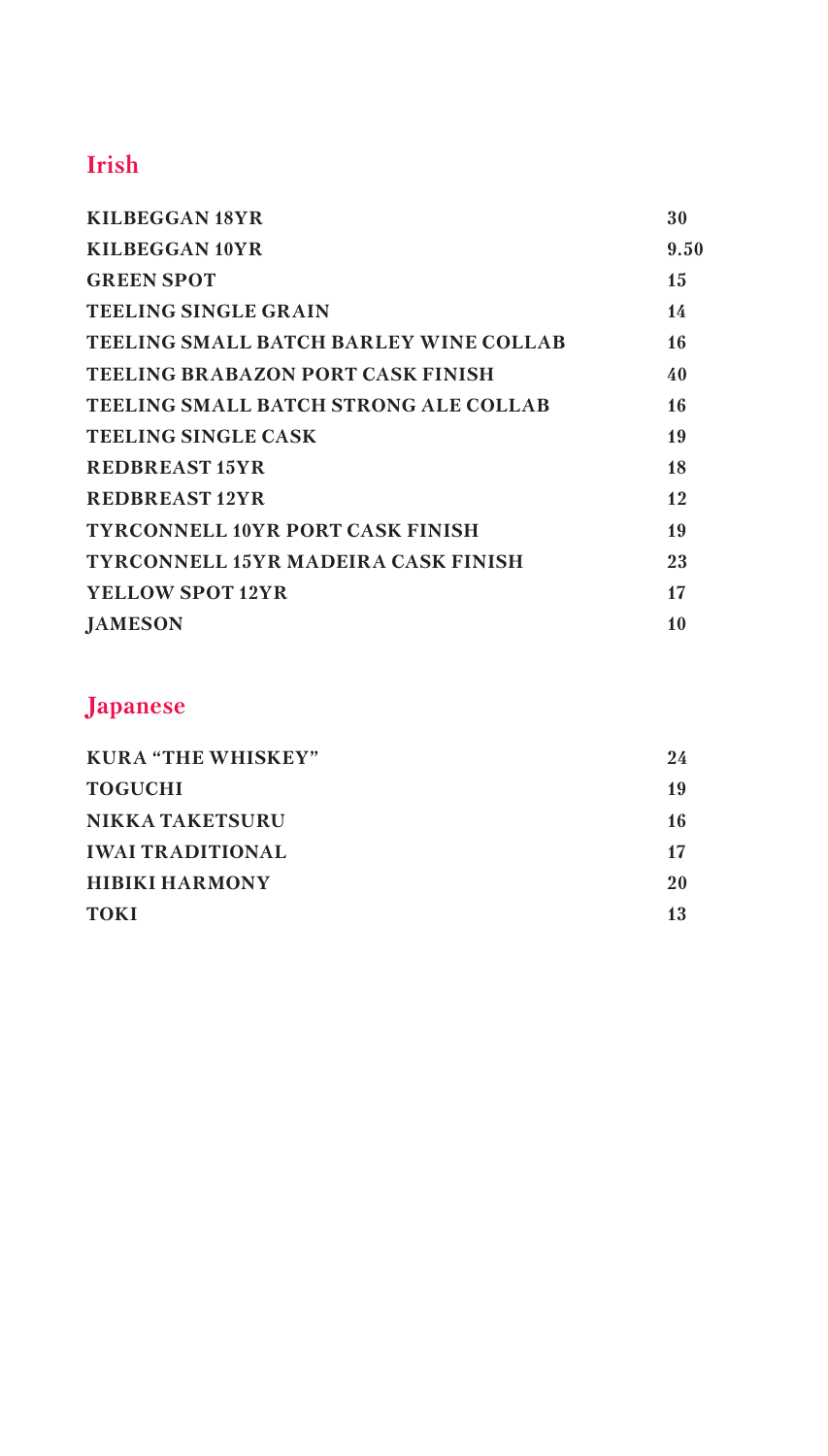Scotch

# **Blended**

| <b>JOHNNIE WALKER RED LABEL</b> | 9.50  |
|---------------------------------|-------|
| <b>JOHNNIE WALKER BLACK</b>     | 12    |
| <b>JOHNNIE WALKER GOLD</b>      | 15    |
| <b>JOHNNIE WALKER GREEN</b>     | 15    |
| <b>JOHNNIE WALKER PLATINUM</b>  | 27.50 |
| <b>CHIVAS 12YR</b>              | 11    |
| <b>CHIVAS 18YR</b>              | 18    |
| <b>JOHNNIE WALKER BLUE</b>      | 45    |

### **Speyside**

| <b>MACALLAN EDITION #2</b>                         | 35    |
|----------------------------------------------------|-------|
| <b>MACALLAN SIENNA</b>                             | 27.50 |
| <b>MACALLAN 12YR DOUBLE CASK</b>                   | 22    |
| <b>MACALLAN 15YR FIRE OAK</b>                      | 30    |
| <b>GLENFIDDICH 12YR</b>                            | 12    |
| <b>GLENFIDDICH 18YR</b>                            | 27.50 |
| <b>GLENFIDDICH 21YR</b>                            | 70    |
| <b>GLENFIDDICH BOURBON BARREL 14YR</b>             | 13    |
| <b>GLENFIDDICH MALT MASTER'S EDITION</b>           | 19.50 |
| <b>GLENFIDDICH IPA EXPERIMENT</b>                  | 15    |
| <b>GLENFIDDICH SUPER SERIES #4 "FIRE AND CANE"</b> | 14    |
| <b>GLENFIDDICH PROJECT XX EXPERIMENTAL SERIES</b>  | 17    |
| <b>GLENFIDDICH FOUNDER'S RESERVE 15YR</b>          | 14    |
| <b>BALVENIE 12YR DOUBLE WOOD</b>                   | 15.50 |
| <b>CARDHU12YR</b>                                  | 12.25 |
| <b>BALVENIE 14YR CARIBBEAN CASK</b>                | 22.25 |
| <b>STRATHISLA 12YR</b>                             | 13    |
| <b>GLENLIVET 12YR</b>                              | 12    |
| <b>AULTMORE 12YR</b>                               | 15    |
| <b>MONKEY SHOULDER</b>                             | 12    |
| <b>GLENLIVET 18YR</b>                              | 25    |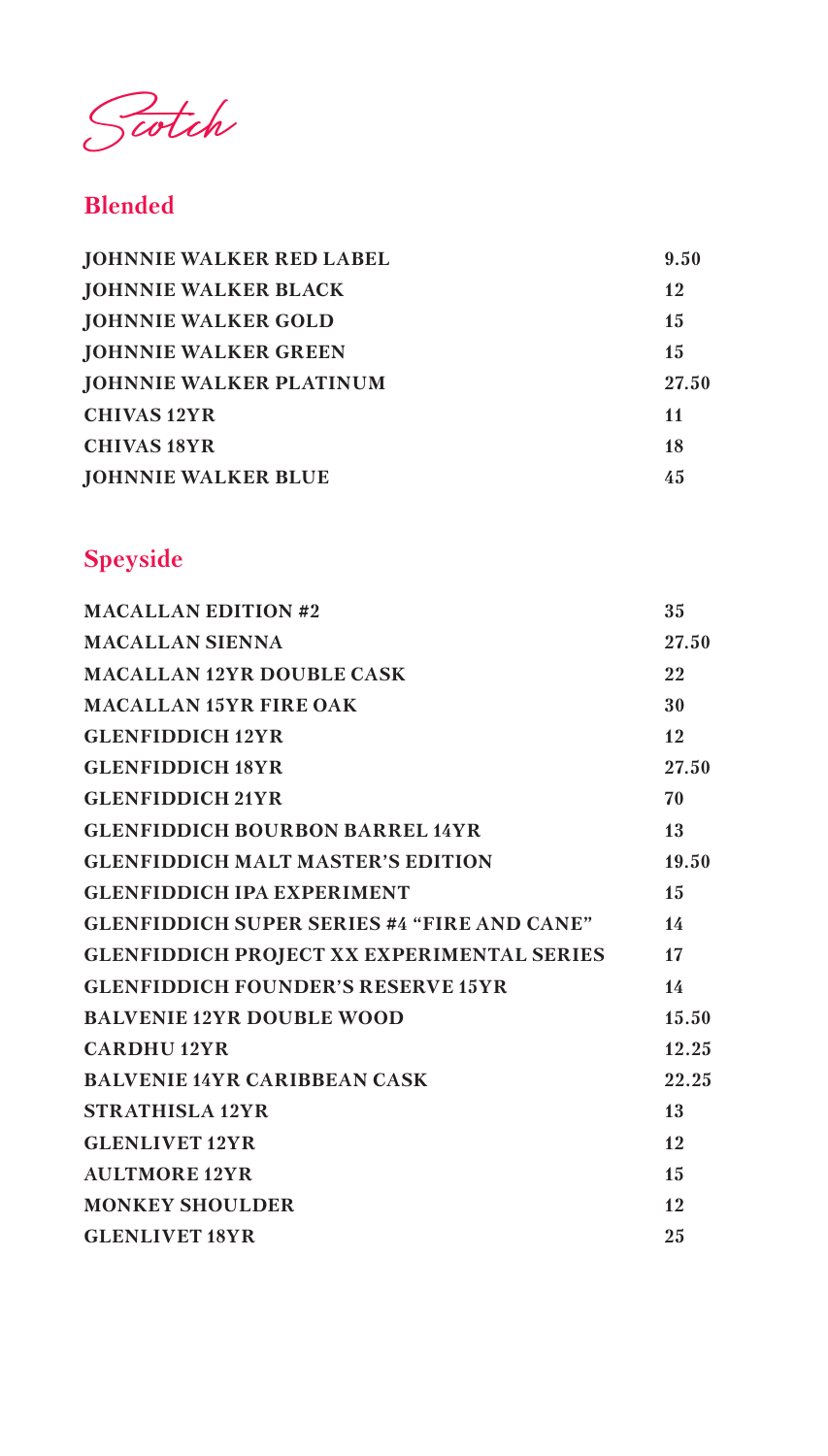# **Highlands**

| <b>GLENMORANGIE 18YR</b>                     | 36    |
|----------------------------------------------|-------|
| <b>GLENMORANGIE LESANTA 12YR</b>             | 15.50 |
| <b>GLENMORANGIE NECTAR D'OR</b>              | 20    |
| <b>GLENMORANGIE QUINTA RUBAN PORT FINISH</b> | 16    |
| <b>GLENMORANGIE ORIGINAL</b>                 | 12    |
| <b>GLENMORANGIE TAGHTA</b>                   | 40    |
| <b>JURA PROPHECY</b>                         | 20    |
| <b>JURA 12YR "SUPERSTITION"</b>              | 14    |
| <b>DALWHINNIE 15YR</b>                       | 17    |
| <b>TALISKER DISTILLER'S EDITION 10YR</b>     | 17.50 |
| <b>TALISKER STORM</b>                        | 16    |
| <b>TALISKER 10YR</b>                         | 17.50 |
| <b>LEDAIG 19YR PEDRO XIMNEZ FINISH</b>       | 55    |
| <b>OBAN 14YR</b>                             | 20    |
| <b>DALMORE 12YR</b>                          | 15    |
| <b>DALMORE 18YR</b>                          | 40    |
| <b>HIGHLAND PARK 10YR</b>                    | 11    |
| <b>HIGHLAND PARK 12YR</b>                    | 13    |
| <b>GLENDRONACH CASK STRENGTH</b>             | 25    |
| <b>GLENDRONACH 12YR</b>                      | 13    |
| <b>TOBERMORY 12YR FINO</b>                   | 13    |
| <b>HIGHLAND PARK MAGNUS</b>                  | 11    |

## **Lowlands**

| <b>AUCHENTOSHAN 3 WOOD</b>       | 13 |
|----------------------------------|----|
| <b>AUCHENTOSHAN AMERICAN OAK</b> | 10 |
| <b>AUCHENTOSHAN 12YR</b>         |    |

#### **Arran**

| THE ARRAN PORT CASK FINISH |  |
|----------------------------|--|
|                            |  |